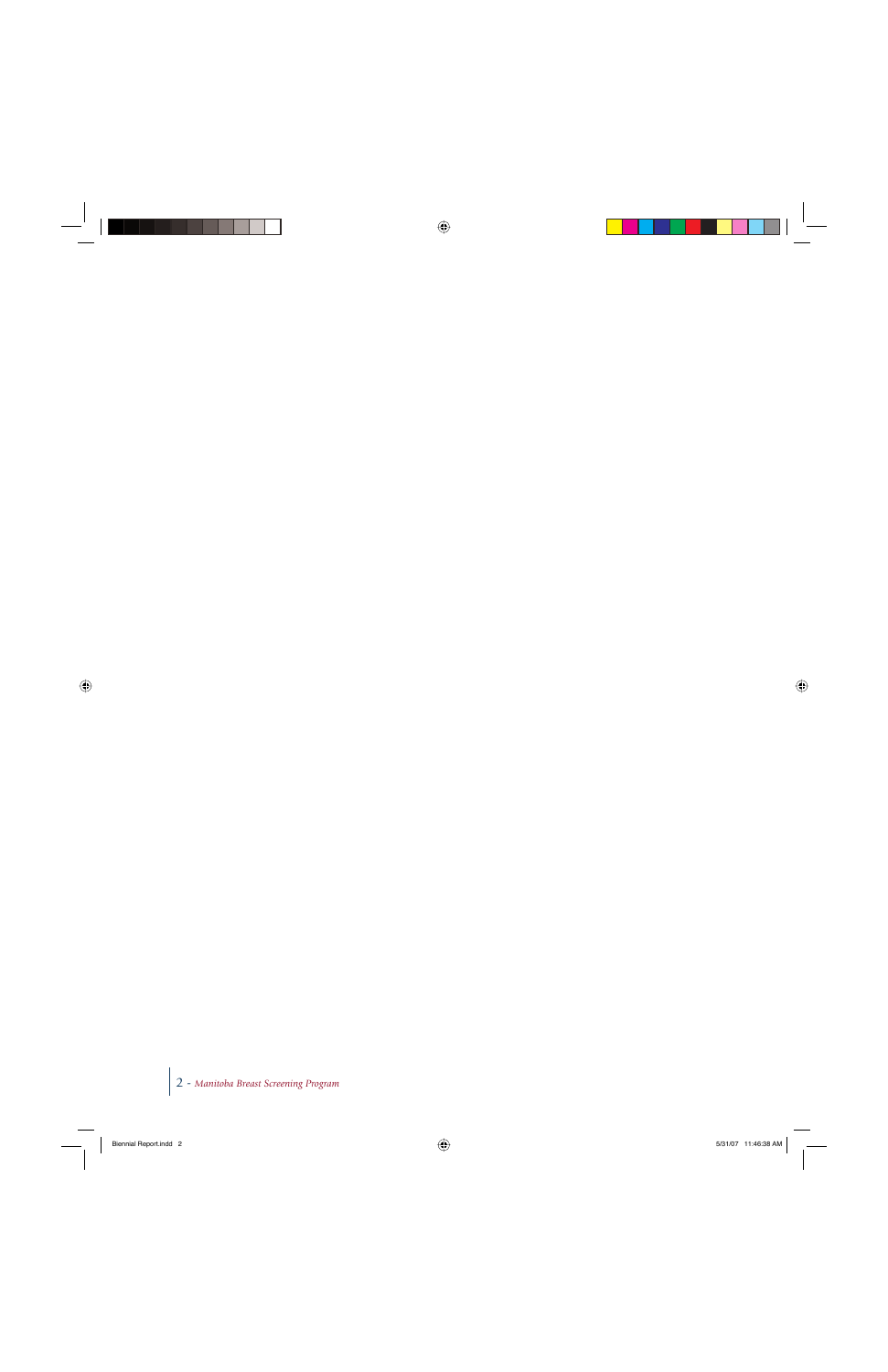# Table of Contents

| <b>Executive Summary</b>                            | 3  |
|-----------------------------------------------------|----|
| Introduction                                        | 5  |
| Recruitment and Promotion                           | 7  |
| <b>Quality Assurance</b>                            | 8  |
| <b>Program Results</b>                              | 9  |
| Participation                                       | 9  |
| Retention                                           | 11 |
| <b>Characteristics of Participants</b>              | 11 |
| <b>Risk Factor Information</b>                      | 12 |
| Abnormal Call Rate and<br>Diagnostic Investigations | 13 |
| Time to Diagnosis                                   | 14 |
| <b>Cancer Detection</b>                             | 16 |
| <b>Comparison to Canadian Targets</b>               | 19 |
| Acknowledgements                                    | 20 |
| Appendix 1. Supplementary Tables                    | 21 |
| Appendix 2. Education Resources                     | 23 |
| Appendix 3. Glossary and Definitions                | 24 |

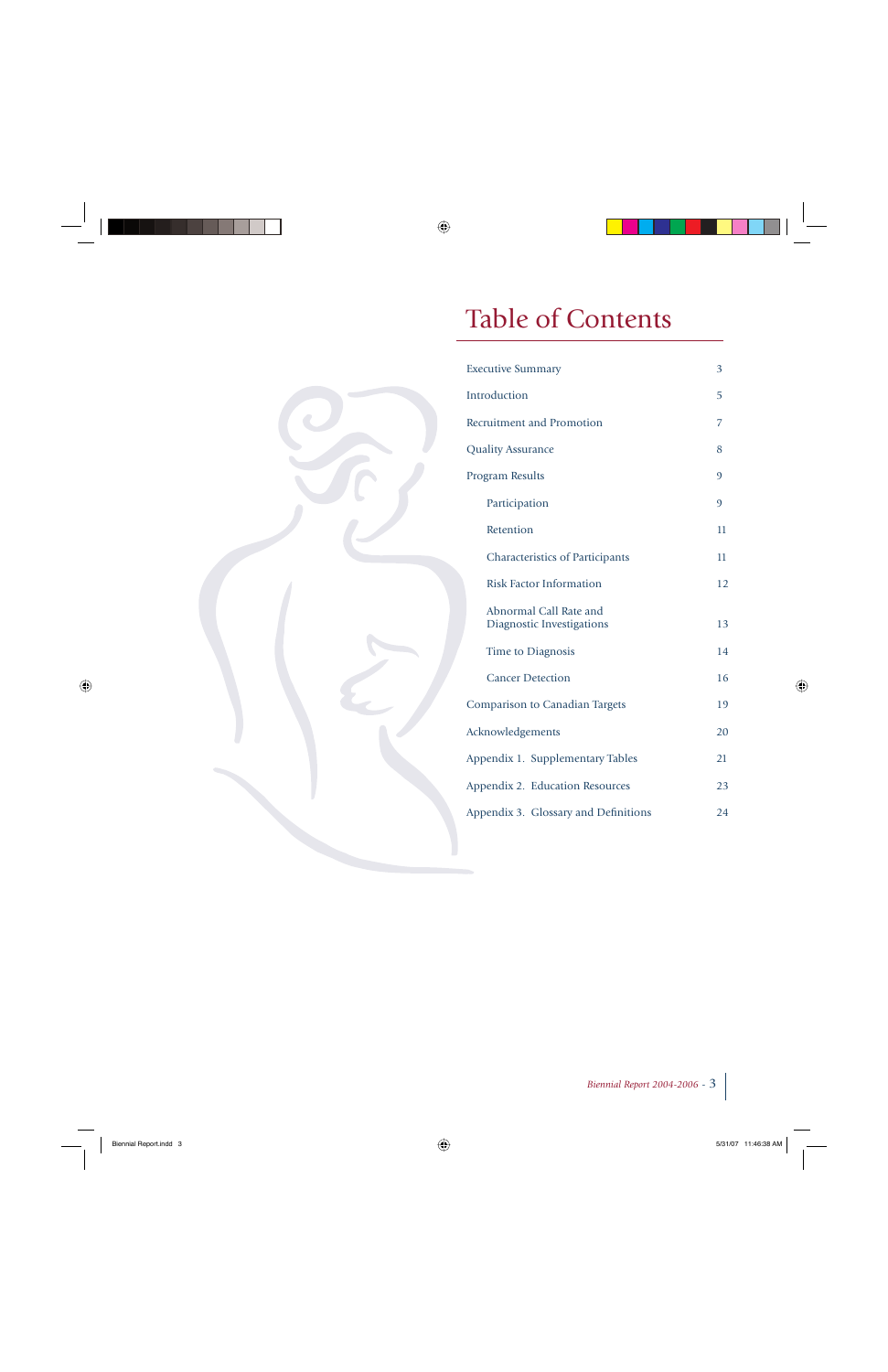## Executive Summary

 he goal of the Manitoba Breast Screening The goal of the Manitoba Breast Screening<br>Program (MBSP) is to reduce mortality from breast cancer by screening 70% of women 50 to 69 years of age every two years.

This report provides a description of activities and program outcomes from April 2004 to March 2006. Highlights include the following:

- The MBSP provided 65,950 screens to women 50 to 69 years of age  $(13,840$  first screens and 52,110 re-screens).
- As of October 2005, the MBSP no longer offered a clinical breast examination. This has enabled the program to add an additional 5000 appointments throughout the province.
- Program access was improved by making two mobile sites yearly sites, changing the cycle for Eriksdale, and adding a site at the Philippine Canadian Cultural centre. A multi cultural outreach project funded by the Public Health Agency of Canada was started in the Chinese, Filipino, Portuguese, Spanish, and Vietnamese communities.
- The overall program participation for the province was 51%.
- The abnormal call rate was 9.3% for first screens and 4.6% for re-screens.
- The average time from screening to final diagnosis was 5.7 weeks (median time 4 weeks) for women who did not have a tissue biopsy and 10 weeks (median time of 8.4 weeks) for women who did have a tissue biopsy.
- During 2004 and 2005, the MBSP detected 296 cases of invasive breast cancer in women 50 to 69 years of age. The cancer detection rate was 4.6 per 1000 women screened (5.77 for first screens and 4.27 for re-screens).
- The positive predictive value for women who were screened in 2004 and 2005 was 6.2% for first screens and 8.9% for re-screens.
- The benign to malignant open biopsy ratio during this time period was 2.4:1.
- Thirty-three percent of invasive breast cancers were less than or equal to 10 mm in size; 56% were less than or equal to 15 mm in size. Seventy-seven percent of cases were lymph node negative. Sixty-one percent of cases staged were stage I, 34% were stage II, 5% were stage III and 0.4% were stage IV.
- The MBSP meets or exceeds all national screening targets with the exception of participation and the time from screening to final diagnosis. By increasing the number of appointments and implementing a direct referral service, the program is working towards meeting these targets.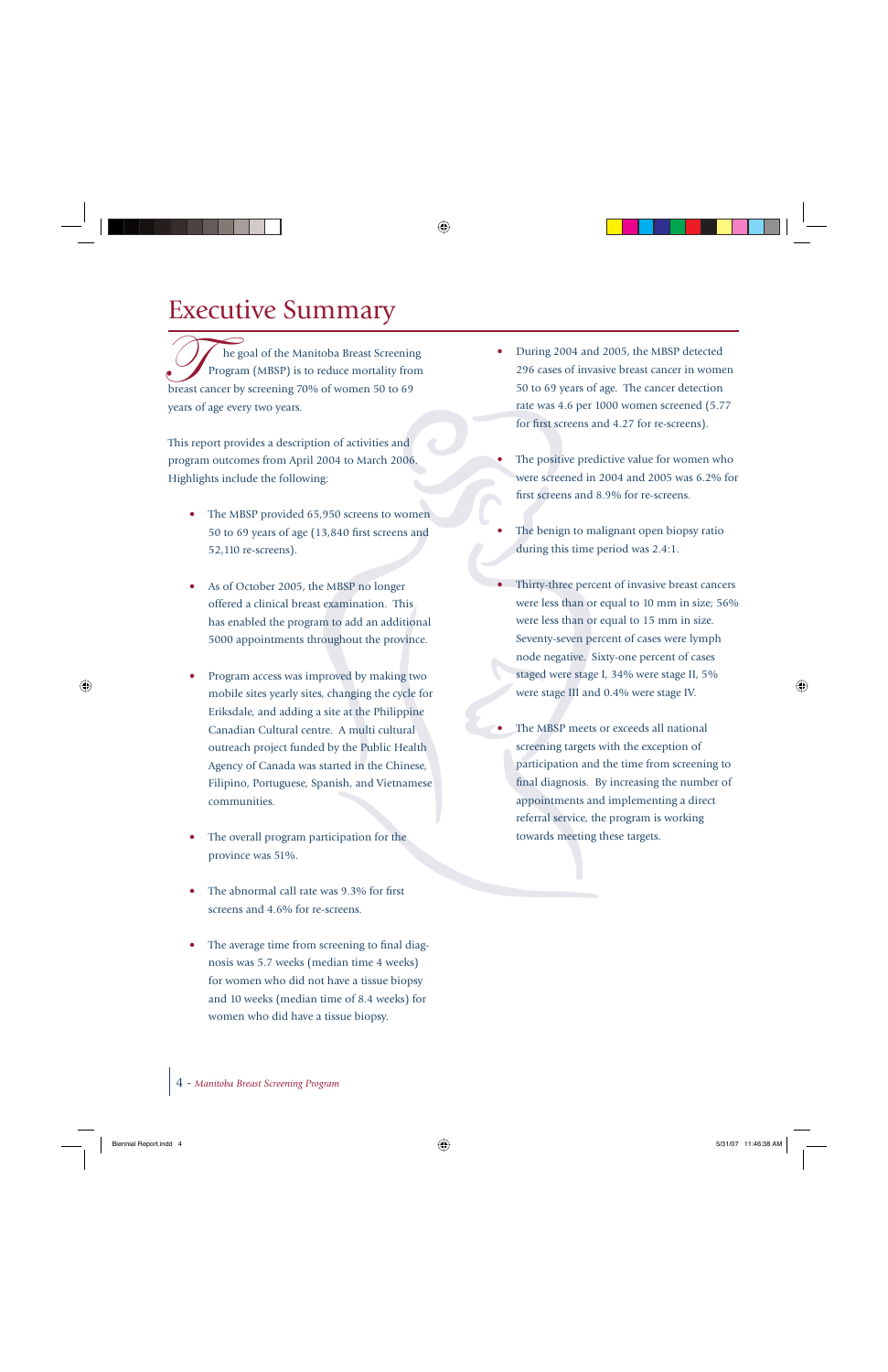## Introduction

 he Manitoba Breast Screening Program The Manitoba Breast Screening Program<br>
(MBSP) began in 1995. The goal of the program is to reduce the mortality from breast cancer by finding it as early as possible. Screening services are provided at 4 fixed sites; Misericordia Health Centre in Winnipeg, Brandon Regional Health Centre, Thompson General Hospital, and Boundary Trails Health Centre in Morden/Winkler. Two mobile screening vans visit over 87 rural and northern communities year round.



The screening process includes the following steps:

- 1. Recruitment and recall of the target population
- 2. Provision of a 2-view mammogram
- 3. Investigation of abnormal screening results

The MBSP's target population includes all eligible women 50 to 69 years of age. Women are eligible to attend the program if they are asymptomatic, have never been diagnosed with breast cancer, and do not have breast implants. Screening is provided to women outside the target age group at the mobile sites with a doctor's referral. Women receive a personal invitation to screening when they turn 50 years of age. Invitation

letters and reminder letters are also sent to non-participants and overdue women who *live in rural areas based on the mobile*  screening vans' schedule. Women who are 50 to 69 years of age and 40 year old women who have been referred by their family physician are automatically recalled by the MBSP either annually or biennially based on the radiologist's recommendations.

The MBSP provides a two-view mammogram. Up to October 2005, the program also offered a clinical breast examination (CBE). The decision to no longer provide a CBE occurred for several reasons. Only 3% of all cancers diagnosed by the program were felt during the breast exam but not seen on the mammogram. Most women who were screened also had a breast exam done by their doctor so we were duplicating a service already available as part of a well-woman check-up. Finally, by not offering breast exams, we are able to offer about 8000 more mammography appointments each year.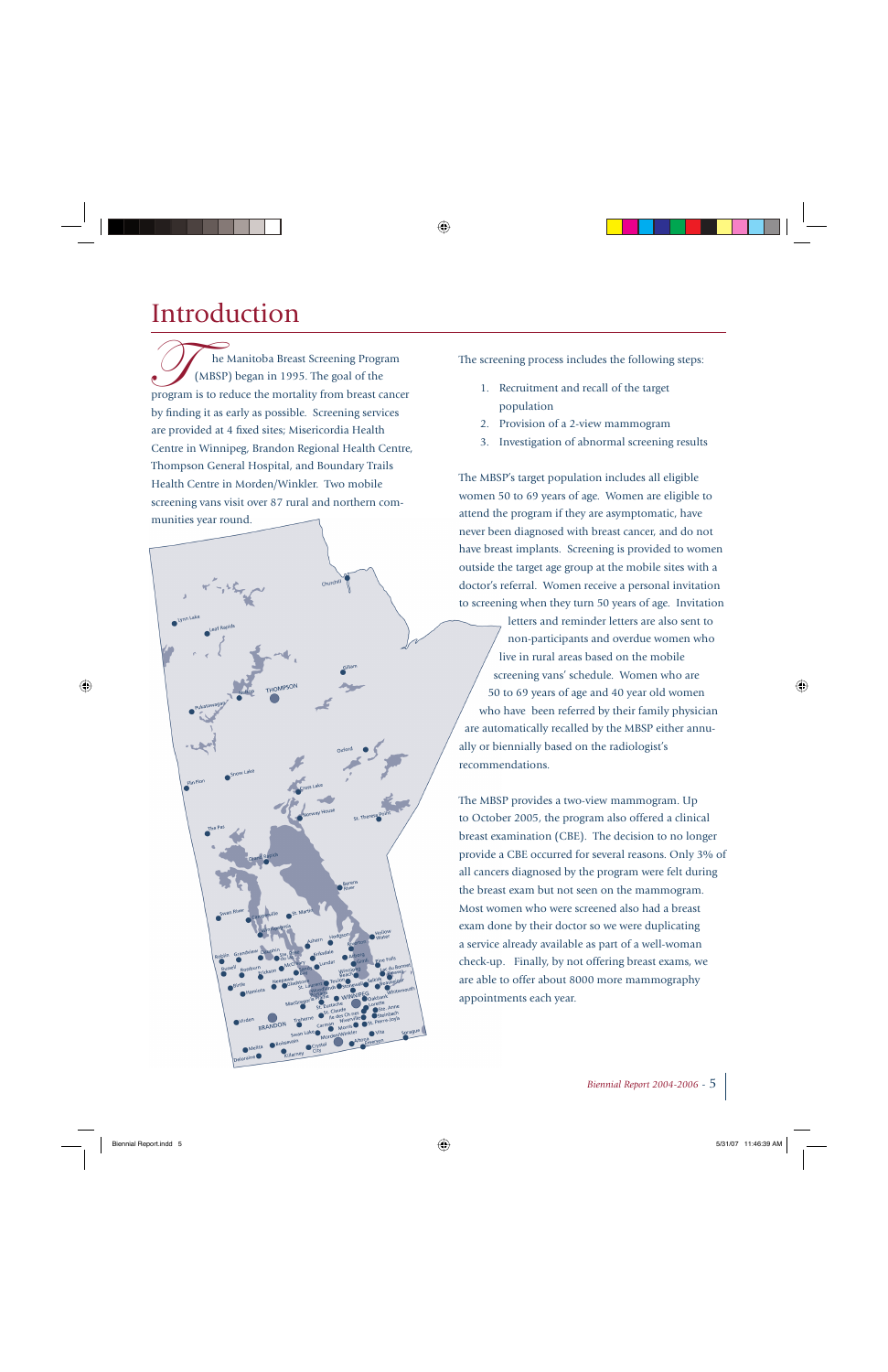Following screening, each woman and her family physician is sent her mammography results. If the results are abnormal and a woman requires further tests, the program will facilitate this process by directly referring women to one of five diagnostic facilities or the Breast Health Centre after receiving permission from her family physician. After scheduling the appointment, the client is telephoned with the appointment date and time. The doctor and the client are sent a letter that states the appointment date and time and the screening films are sent to the diagnostic facility. All diagnostic test information and the final diagnosis is obtained by the program.

This report presents the key activities and program outcomes for women 50 to 69 years of age who were screened from April 1 2004 to March 31, 2006 unless otherwise indicated.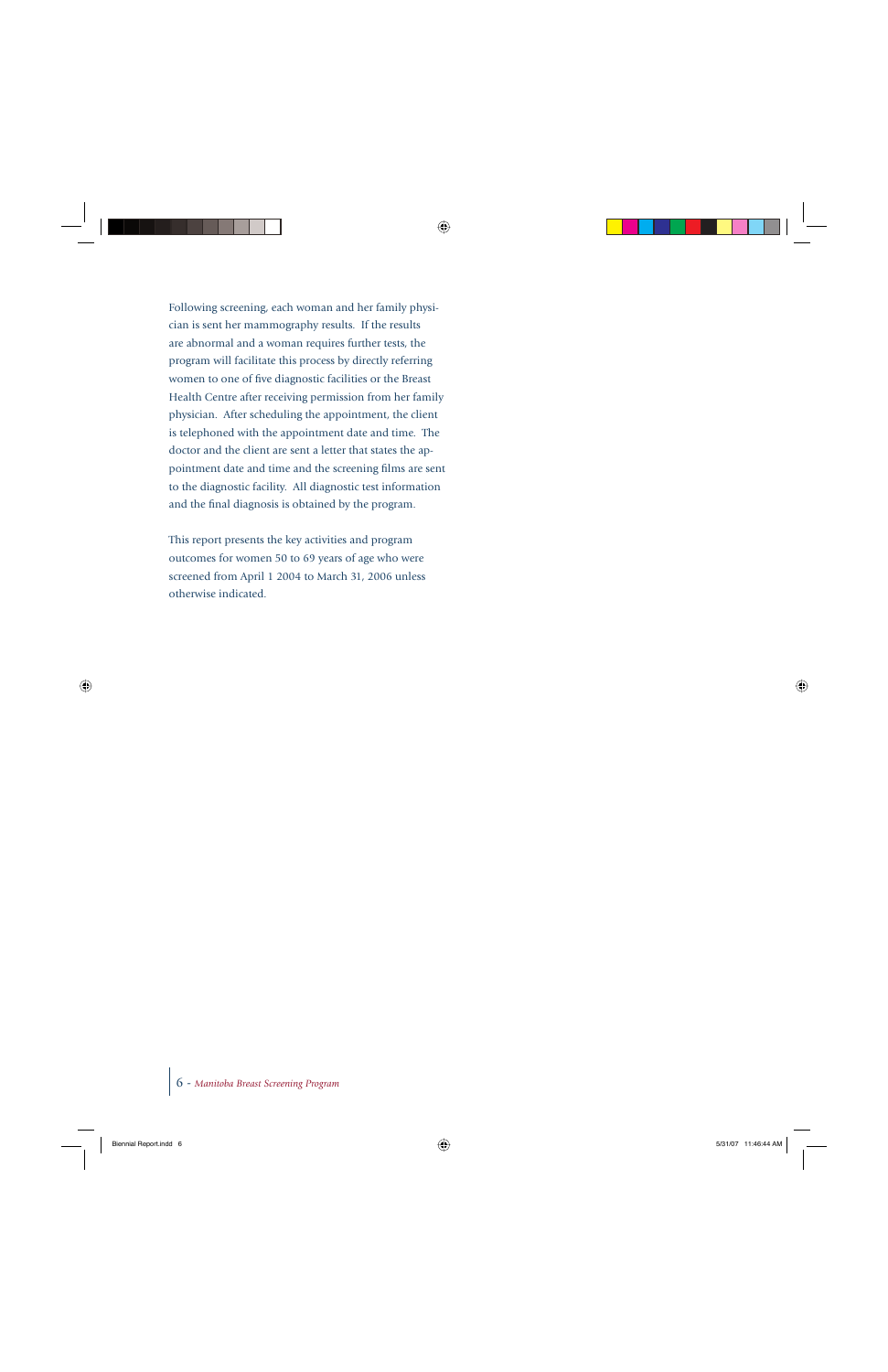# Recruitment and Promotion

 $\angle$  **he MBSP** strives to maximize the The MBSP strives to maximize the numbers of appointments available and provide access for as many Manitoba women as possible. Most women indicate that the letter of invitation is their primary reason for booking an appointment. A physician referral is the next most common reason. When letters are combined with a community information campaign, the response improves further. Information and poster packages are sent to our Regional Health Authority (RHA) partners, doctors, pharmacists, and community groups. We also advertise in local newspapers and arrange radio advertising for stations that reach immigrant and aboriginal audiences. A special effort is made to contact First Nation communities to offer group trips to the closest mobile site if we do not travel to their community.

The increase in appointments associated with stopping the clinical breast examination allowed the program to improve service in all RHAs. This included the following initiatives:

- Appointments were added to most existing mobile sites. RHA staff helped us to fill the additional appointments.
- The communities of Lac Du Bonnet and Gimli were converted to yearly sites improving access for the women in North Eastman and the Interlake RHAs.
- The screening cycle for Eriksdale was altered so that women along highway number 6 would have access to screening every year instead of every second year.
- One hundred appointments per week were added to the Misericordia screening site.

• A mobile screening site was added at the Philippine Canadian Cultural Centre that attracted a large number of immigrant women from many countries. Almost fifty percent of participants were immigrant women.

Project funding from the Public Health Agency of Canada began in April 2005. The goal of the multicultural project was to improve breast and cervical cancer screening rates among women from five immigrant communities in Manitoba including the Chinese, Filipino, Spanish, Portuguese and Vietnamese communities. The breast and cervical cancer screening programs worked with the following project partners: Klinic, Mount Carmel Clinic, Sexuality Education Resource Centre, Breast Cancer Centre of Hope, Manitoba Breast Cancer Information and Support Network, and the five cultural community partners.

Five facilitators, one from each cultural community, were hired and received training on community outreach. The facilitators expanded community capacity by recruiting 5 additional support persons from each community. Two training sessions for facilitators and community support persons were offered and included the following:

- an overview of breast and cervical cancer,
- risk factors,
- information on screening and where to go,
- lesson plans and presentation kits that included translated videos and brochures.

All breast and cervical screening program staff (36) as well as staff at Klinic (15) and Mount Carmel clinic (37) had the opportunity to be trained in cultural competency.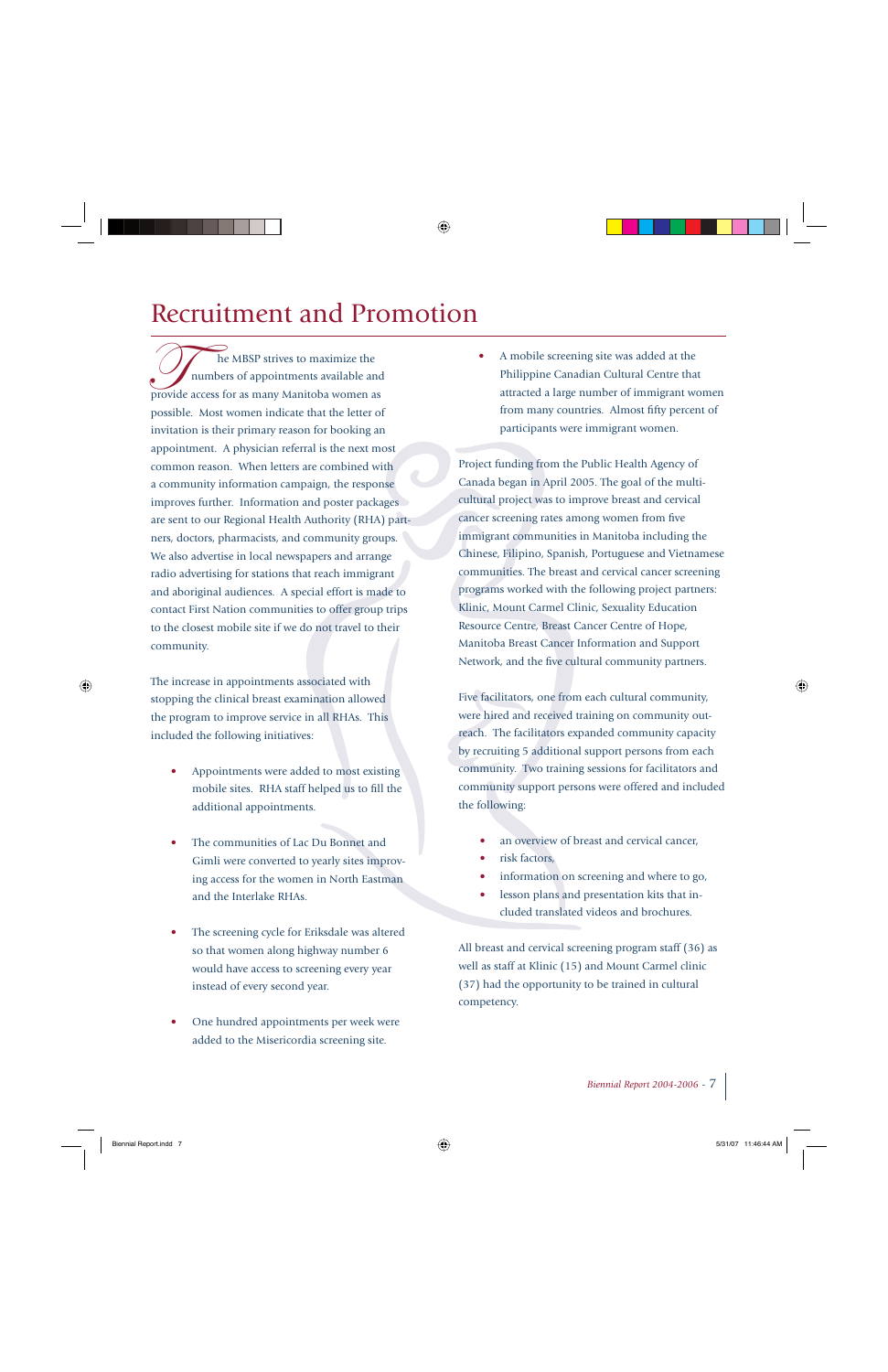The facilitators and community support people arranged presentations in each cultural community. At these presentations, the facilitators determined which women required help to get a mammogram or Pap test and arranged group trips to reach underserved women. The purpose of the group trips was to introduce underserved women to their closest screening site, provide translation support, and remove the transportation barrier to screening.

"It is important that women from our community are aware of cancer screening information", said Fatima Josue, one of the facilitators who gave presentations in the Filipino community in Tagalog. "Women need the information to make good decisions about their health. Then they need to take action and make the needed appointments."

The project was completed in March 2007 and almost 700 immigrant women attended presentations. About 60 women participated in group trips to breast screening and over 100 women went for Pap tests. Results show that immigrant women appreciate receiving information in their own language and that many were not aware of the information or services available.

## Quality Assurance

Quality standards at the MBSP are based on guidelines and recommendations provided by the Canadian Association of Radiologists (CAR), the Canadian Association of Medical Radiation Technologists (CAMRT), the Department of Medical Physics at CancerCare Manitoba, and the Public Health Agency of Canada. All MBSP mammography machines are accredited by the CAR and receive preventative maintenance every six months as well as an annual assessment by CCMB physicists.

The Manitoba Breast Screening Program continuously monitors data quality. Process improvements that have been implemented during the previous two years to improve the quality of data include scanning all questionnaires and mammography result reports eliminating the need for data entry, automated telephone calls that remind women they have an upcoming appointment, and a monthly client satisfaction survey. The MBSP database regularly links with the Manitoba Cancer Registry to monitor follow-up data for women with abnormal results. Finally, MBSP data is submitted biennially to the National Breast Cancer Screening Database.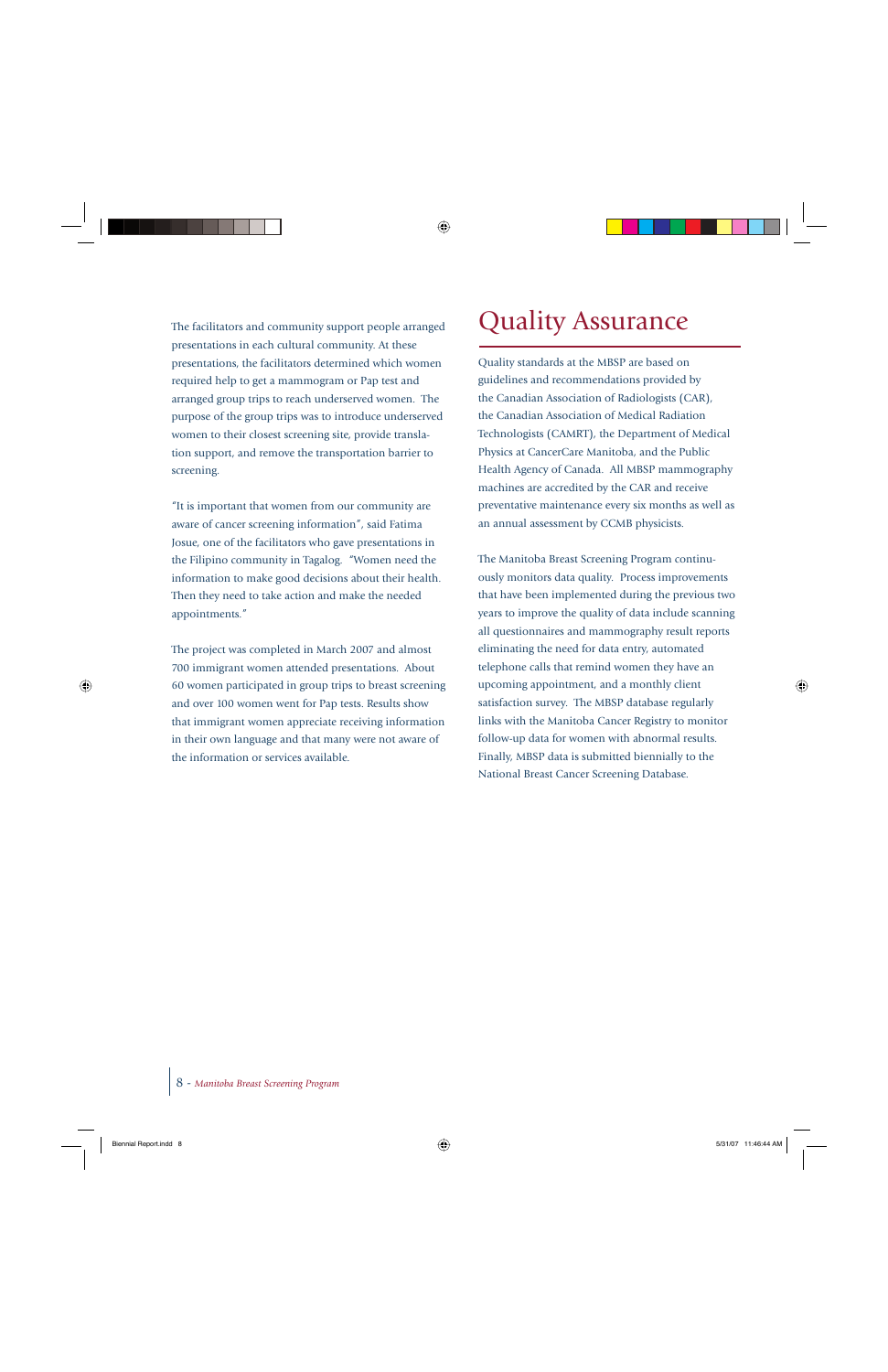# Program Results

### **Participation**

From April 1, 2004 to March 31, 2006, the MBSP provided 65,950 screens to women 50 to 69 years of age (13,840 first screens and 52,110 re-screens). The overall program participation for the province was 51%. A small percentage of the population had a bilateral mammogram outside of the program (11.5%) and 37% of women had no bilateral or screening mammogram during this time period (Figure 1).

> *Participation rate Target:* ≥ *70% of the eligible population*



Table 1 shows participation by screening site. Most women were screened in Winnipeg followed by the Mobile screening vans.

|  |  |  |  |  | Table 1. Number of screens by age group and screening site from April 2004 to March 2006 |  |  |  |  |  |
|--|--|--|--|--|------------------------------------------------------------------------------------------|--|--|--|--|--|
|--|--|--|--|--|------------------------------------------------------------------------------------------|--|--|--|--|--|

|           | <b>Brandon</b> | Winnipeg | Thompson       | <b>Mobile</b> | <b>Boundary Trails</b> | <b>Total</b> |
|-----------|----------------|----------|----------------|---------------|------------------------|--------------|
| < 50      | 8              | $39*$    | 16             | 413           | 8                      | 484          |
| $50 - 59$ | 3357           | 24,267   | 558            | 10,792        | 1026                   | 40,000       |
| 60-69     | 2708           | 14,846   | 226            | 7457          | 713                    | 25,950       |
| $70+$     |                | 57       | $\overline{0}$ | 777           | 4                      | 845          |
| All ages  | 6080           | 39,209   | 800            | 19,439        | 1751                   | 67,279       |

*\* Most of these women were 49 years of age at the time of screening.*

*<sup>1</sup> Data from Manitoba Health, 2006*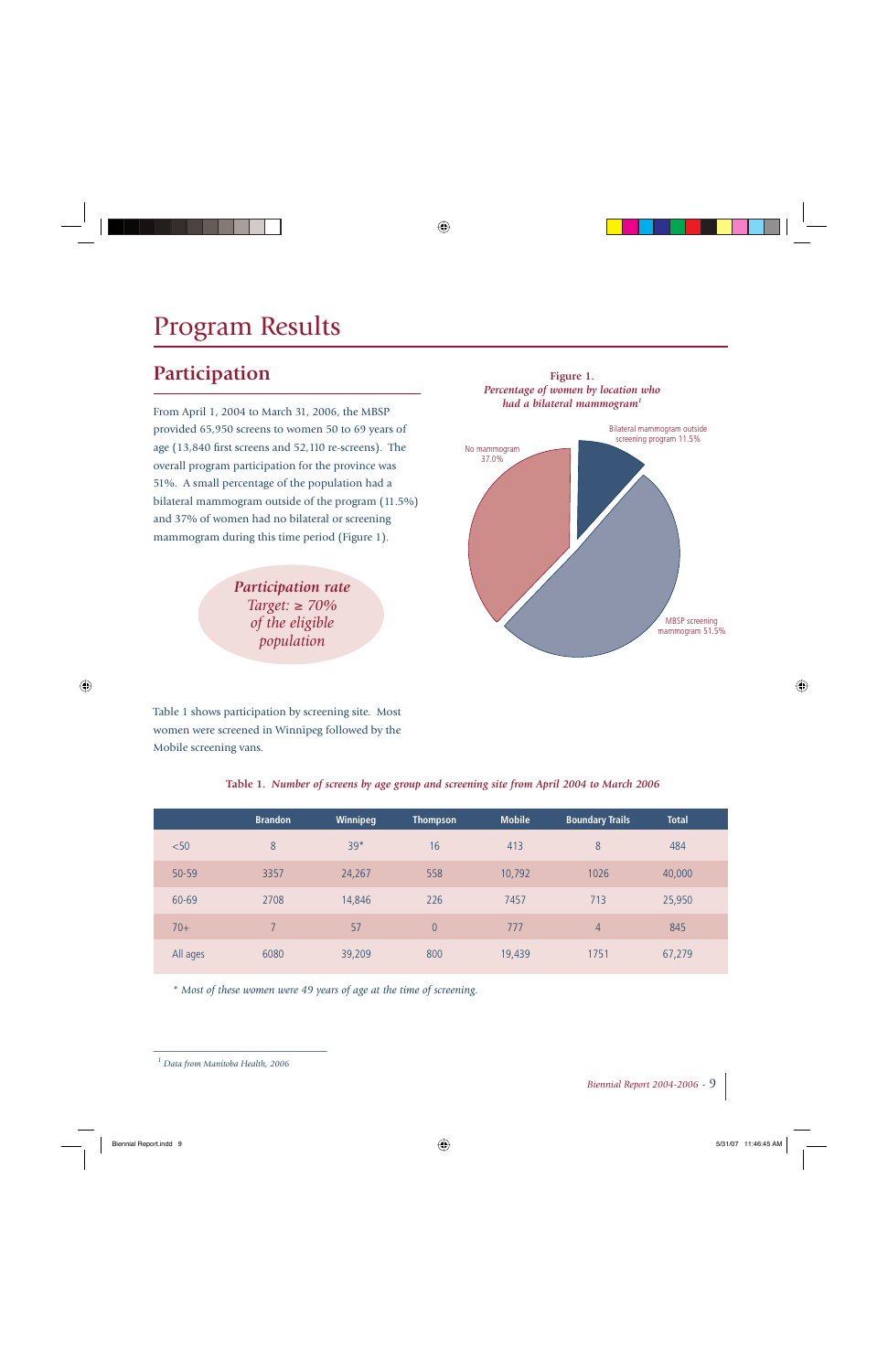Figure 2 shows participation by Regional Health Authority (RHA). Participation ranged from 57% in the RHA of Brandon to 44% in the RHA of Burntwood. Winnipeg RHA has one of the lowest screening rates in the province due to low capacity at the Winnipeg screening site. In October 2005, additional appointments were added in all the regions which should increase screening rates over the next two years. Capacity exists in the Burntwood region to see a larger number of women. However, barriers to screening, such as the distance women must travel, still remain.



**Figure 2.** *Participation rate by Regional Health Authority from April 2004 to March 2006* 

No provincial program currently screens 70% of their target population and additional capacity will be required in the future for the MBSP to meet this goal primarily due to the increasing population of women 50 to 69 years of age (Figure 3).



Figure 3. Program capacity from April 2004 to March 2012 by fiscal year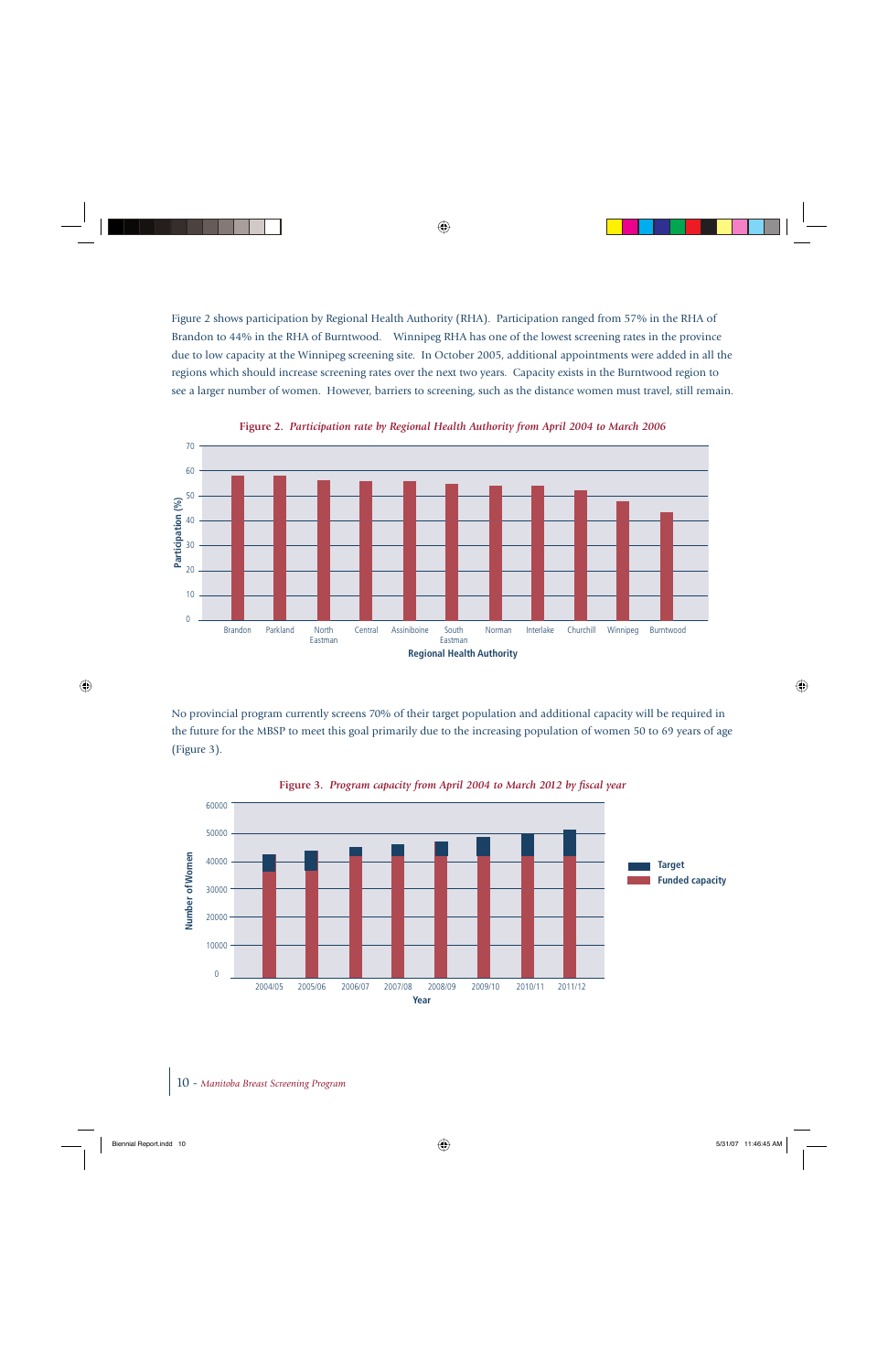### **Retention**

Retention, or the percentage of women who were re-screened within 30 months of their previous visit, was 81% for women screened between April 1, 2003 and March 31, 2004. The retention rate was 70% for first screens and 85% for re-screens. Figure 4 shows the proportion of women screened in 2003/04 who returned to screening within 30 months. Retention is also influenced by capacity; by adding additional appointments we are able to accommodate more women who are returning to screening. Participation rates have improved and we expect retention will likely follow.





### **Characteristics of Participants**

### **Birth Place**

Information on birth place is used to assess whether we are reaching immigrant women. From April 2004 to March 2006, most of the women screened listed Canada as their birth place (86.9%) while 13.1% were born elsewhere. Almost 4% of women were born in Western Europe, 2.4% in the United Kingdom, and 2.3% of women were born in the Philippines. A small percentage of women were born in Eastern Europe (1.6%), Asia (1.1%) or Central/Latin/ South America (1.0%).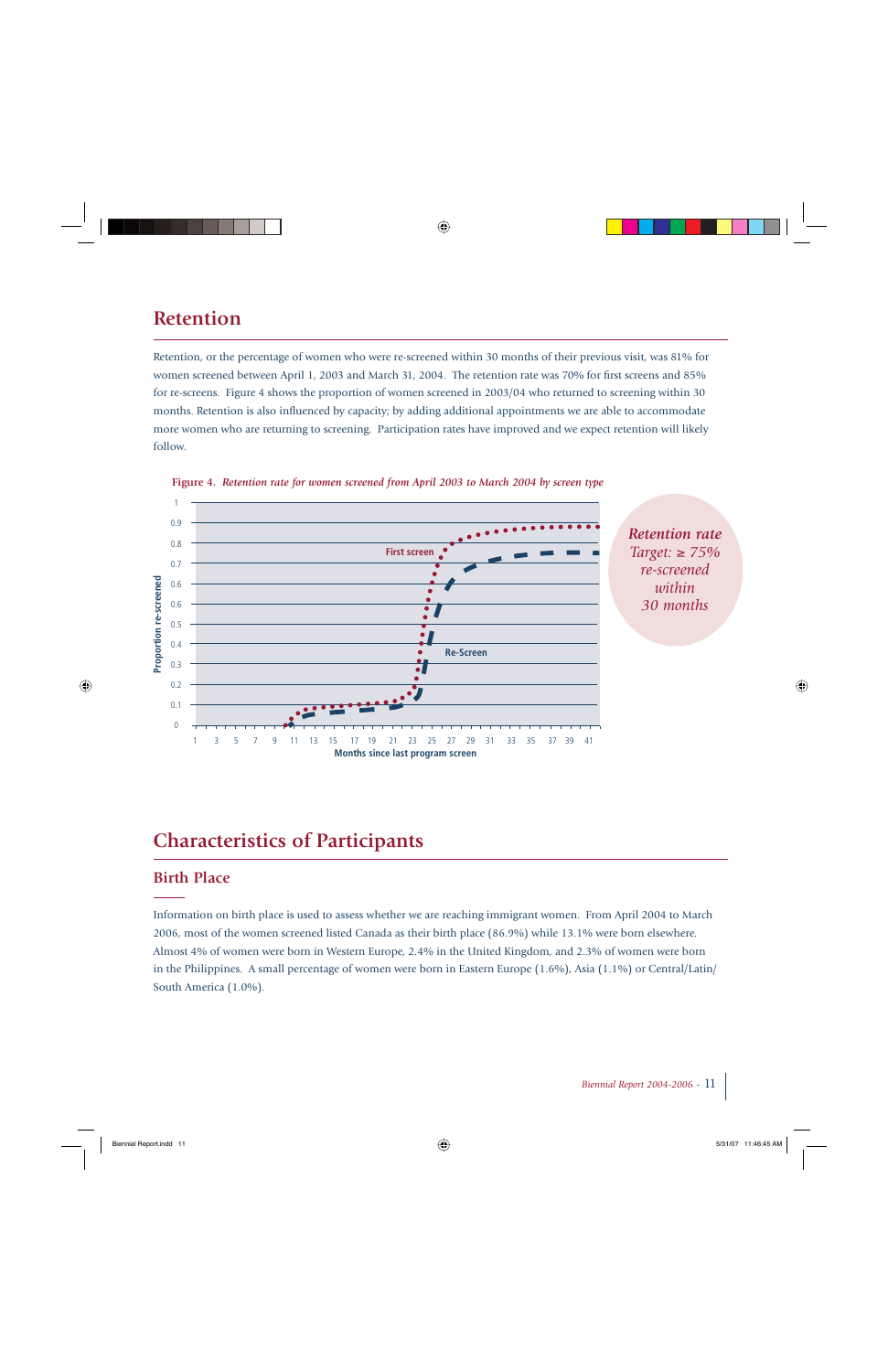### **Education**

Thirty percent of women who were screened between April 2004 and March 2006 had not completed high school, 28% had a high school diploma, and 43% some college or university education (Figure 5). Mobile sites in inner city Winnipeg draw a larger percentage of women with less education; 7% of women who attended the Elmwood mobile site had a university degree compared to 17 % of women who attended the Winnipeg fixed site.

#### **Figure 5.** *Education of women screened from April 2004 to March 2006*



### **Risk Factor Information**

### **Family History of Breast Cancer**

Family history of breast cancer and subsequent risk is based on the model developed by Claus et al.<sup>2</sup> and is determined using the number of first and second-degree blood relatives diagnosed with breast cancer and ovarian cancer and the age at which they were diagnosed.

Sixty-nine percent of women participating in the program were classified as no risk, 26% as low risk, and 4.5% as high risk according to the definitions provided in Appendix 3. High risk women are invited to be screened yearly.

### **Hormone Replacement Therapy**

Fifty-eight percent of women report never having taken any form of hormone replacement therapy (HRT) while 41.9% stated that they had ever taken HRT.

### **Body Mass Index**

Table 2 illustrates the body mass index for women screened 50 to 69 years of age who were screened between April 1 2004 and March 31 2006 (information was missing for 2747 women). Thirty-one percent of women were a normal weight, 35% over-weight, and 32% obese.

#### *from April 2004 to March 2006* **Table 2.** *Body Mass Index for women screened*

| <b>Classification</b> | <b>BMI Category (kg/m<sup>2</sup>)</b> | <b>Percent</b> |
|-----------------------|----------------------------------------|----------------|
| Underweight           | < 18.5                                 | 1.7            |
| Normal weight         | $18.5 - 24.9$                          | 31.5           |
| Over weight           | $75.0 - 79.9$                          | 35.2           |
| Obese class I         | $30.0 - 34.9$                          | 19.8           |
| Obese class II        | $35.0 - 39.9$                          | 7.6            |
| Obese class III       | $\geq 40.0$                            | 43             |

*<sup>2</sup> Claus EB, Risch N, Thompson WD. Autosomal dominant inheritance of early-onset breast cancer. Cancer 1994; 73:643-51.*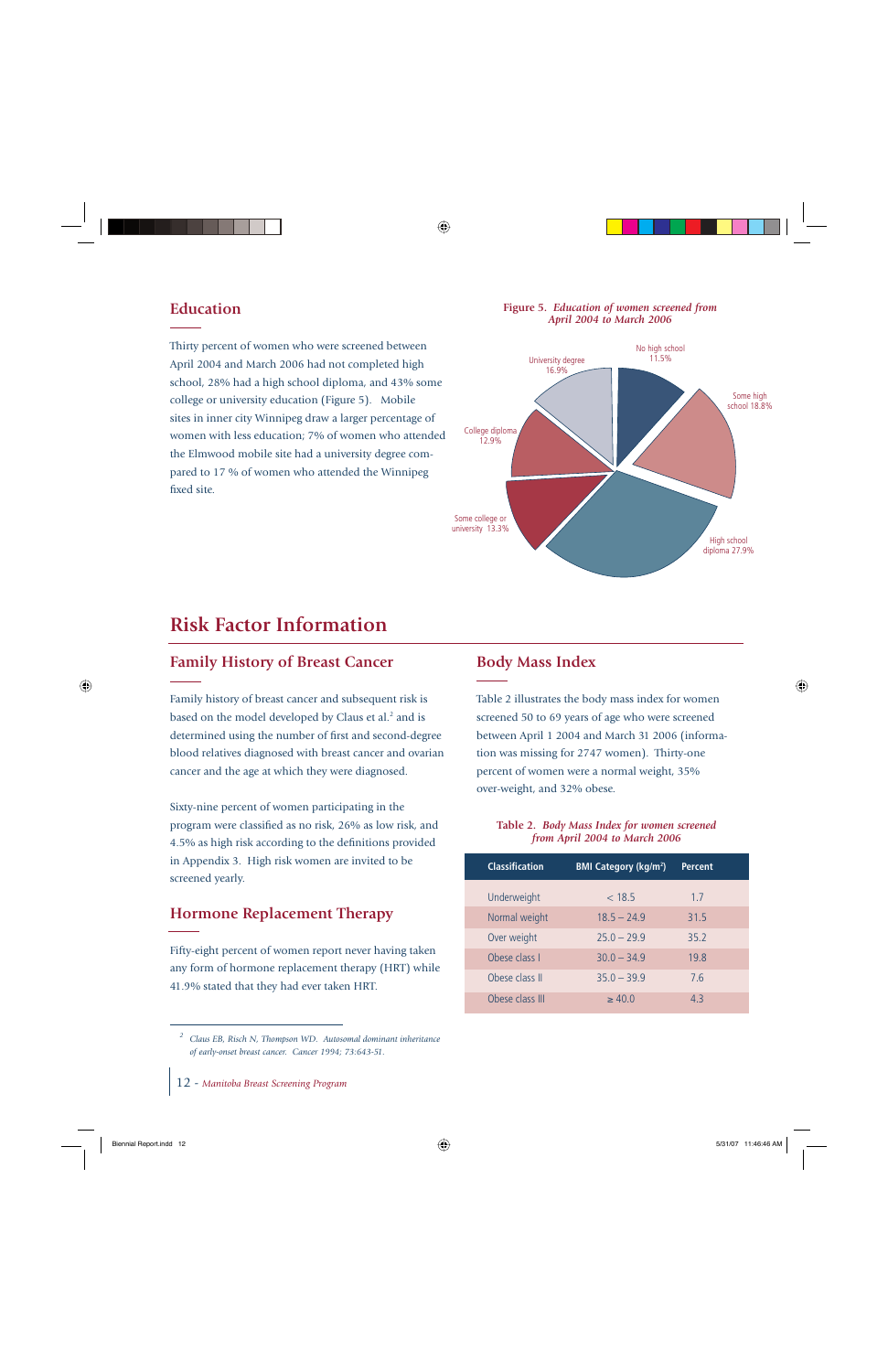### **Abnormal Call Rate and Diagnostic Investigations**

From April 2004 to March 2006, 9.3% of women who had a first screen  $(n=1281)$  and 4.6% of women who had a re-screen (n=2399) were referred for further diagnostic tests. The abnormal call rate from April 2004 to September 2005 when the CBE was eliminated was 1% for an abnormal CBE compared to 5.6% for an abnormal mammogram.

The abnormal call rate ranged from 7.5% in Brandon to 13.0% in Boundary Trails. The higher abnormal call rate in Boundary Trails, the newest MBSP site, may be due to small numbers (46 abnormal results out of 354 screens) and a higher proportion of women with no previous mammogram and therefore no previous films available for comparison (Figure 6).





Most of the tests performed as part of further diagnostic investigations were diagnostic mammograms (51%) followed by ultrasound (22%), core biopsy (14%), surgical consultation  $(5%)$ , open biopsy  $(4%)$ , and fine needle aspiration (3%) (Figure 7). Figure 11 illustrates the actual number of each test.





**Screening Site and Visit**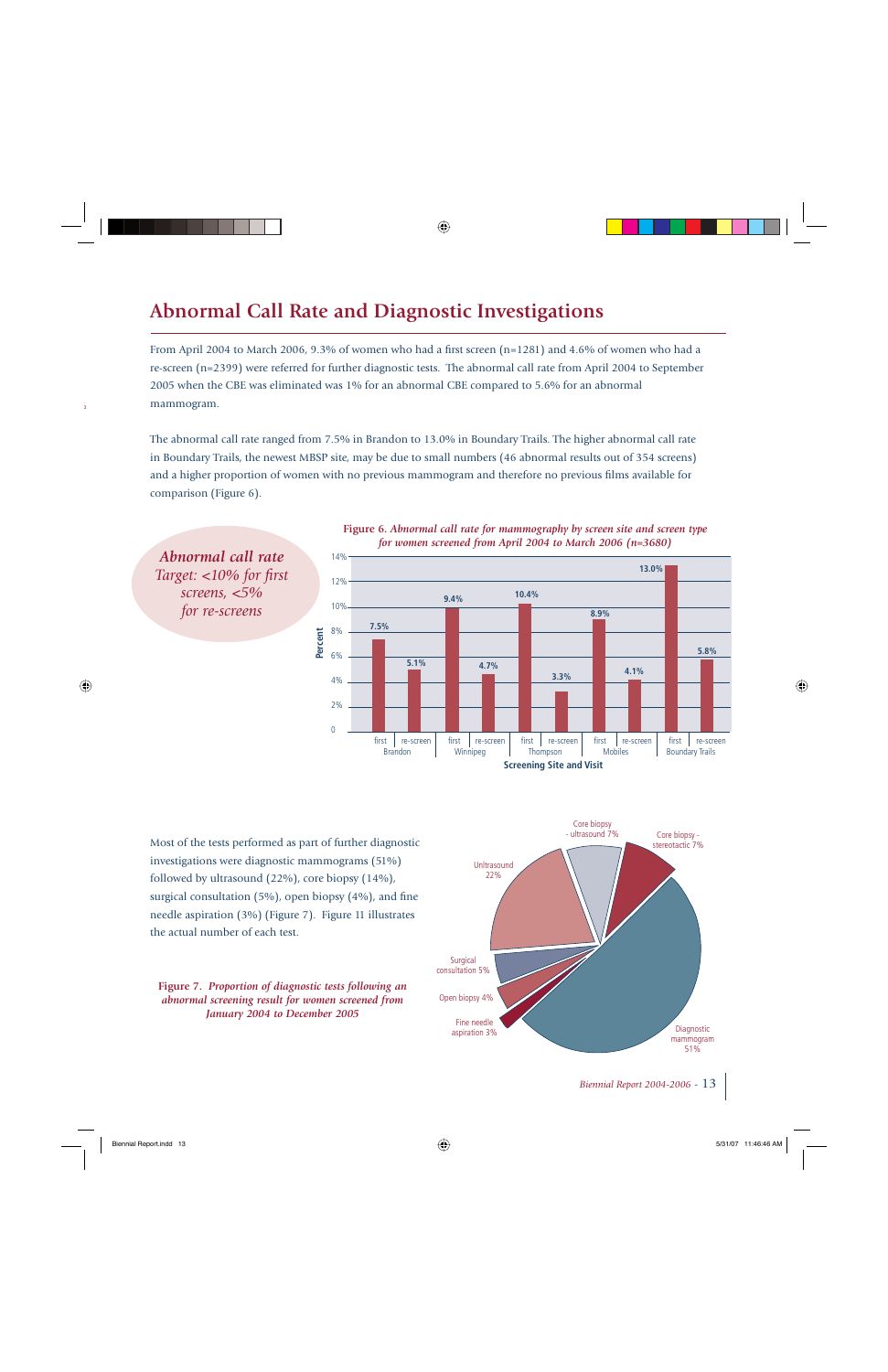### **Time to Diagnosis**

An abnormal screening result can cause anxiety and morbidity even if the final outcome is negative. Therefore, it is essential to minimize the amount of time from screening to the first diagnostic procedure and from screening to final diagnosis.

### *Diagnostic Interval Target:*

<sup>≥</sup> *90% should have a fi nal diagnosis within 5 weeks if they did not have a tissue biopsy;*

<sup>≥</sup> *90% should have a fi rst test within 3 weeks of screening;*

<sup>≥</sup> *90% should have a fi nal diagnosis within 7 weeks if they had a tissue biopsy.*

From April 2004 to March 2006:

- 45% of all women screened who required further tests had their first test within 3 weeks of their screening date (Figure 8).
- 64% percent of women who did not have a tissue biopsy (open or core biopsy) had a final diagnosis within 5 weeks of their screening date (Figure 9),
- 42% of women who did have a tissue biopsy had a final diagnosis within 7 weeks of their screening date (Figure 10).

The average time from screening to final diagnosis was 40 days or 5.7 weeks (median time of 28 days or 4 weeks) for women who did not have a tissue biopsy and 71 days or 10 weeks (median time of 59 days or 8.4 weeks) for women who did have a tissue biopsy.



Figure 8. *Time from abnormal screen date to first procedure from April 2004 to March 2006*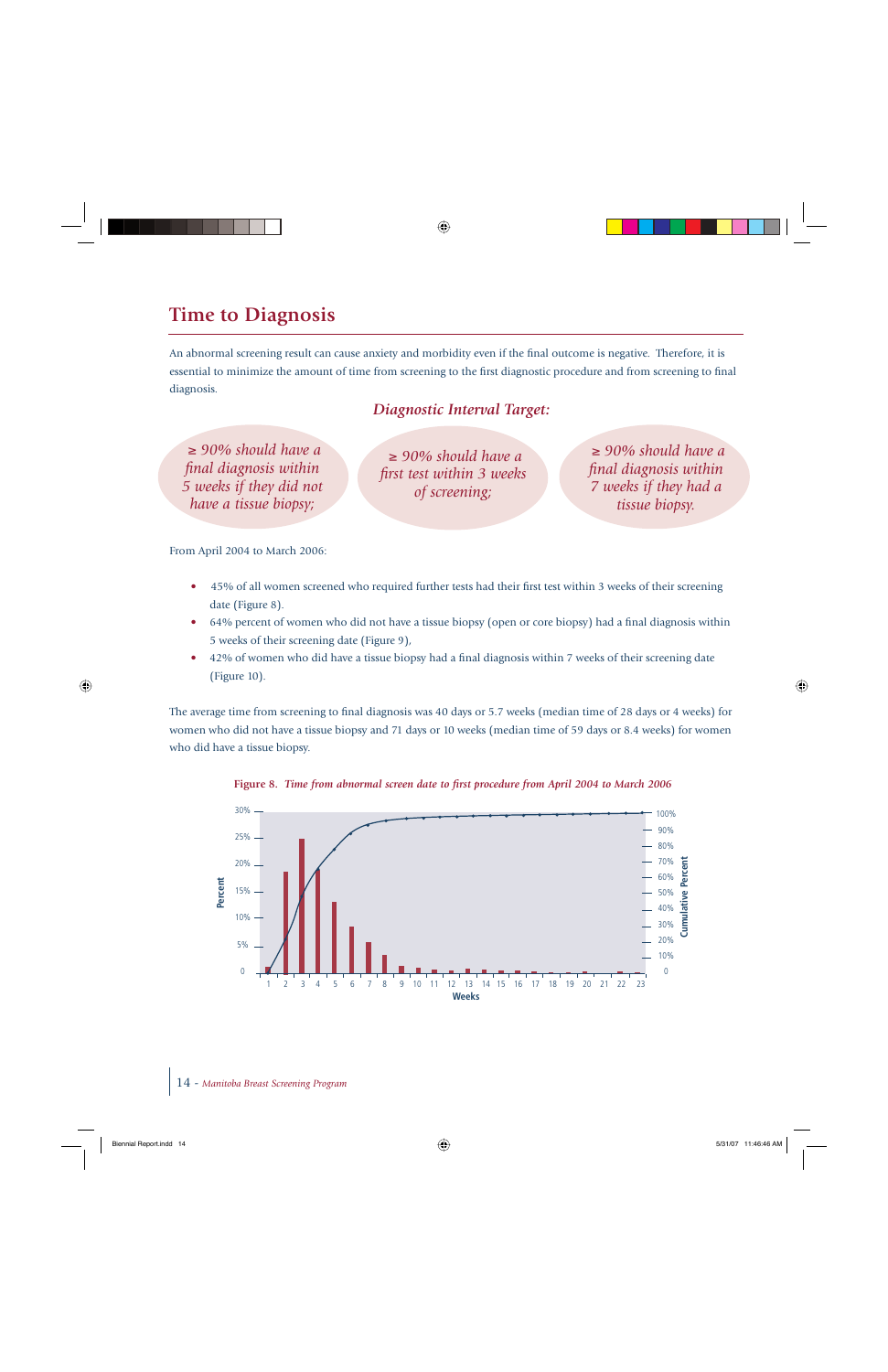

Figure 9. *Time from abnormal screen date to final diagnosis, no tissue biopsy from April 2004 to March 2006* 

Figure 10. *Time from abnormal screen date to final diagnosis, tissue biopsy from April 2004 to March 2006* 



In order to decrease the time from screening to diagnosis, the MBSP directly refers women for diagnostic tests with their family physician's permission.

From April 2004 to March 2006, the MBSP directly referred 69% of all women who required further tests and did not have a tissue biopsy and 72% of all women who required further tests and did have a tissue biopsy.

- 33% of women who were not directly referred had a first procedure within 3 weeks of their screening date compared to 50% of women who were directly referred.
- 55% of women who did not have a tissue biopsy and were not directly referred by the program had a final diagnosis within 5 weeks compared to 67% of women who were directly referred.
- 32% of women who did have a tissue biopsy and were not directly referred by the program had a final diagnosis within 7 weeks compared to 46% of women who were directly referred.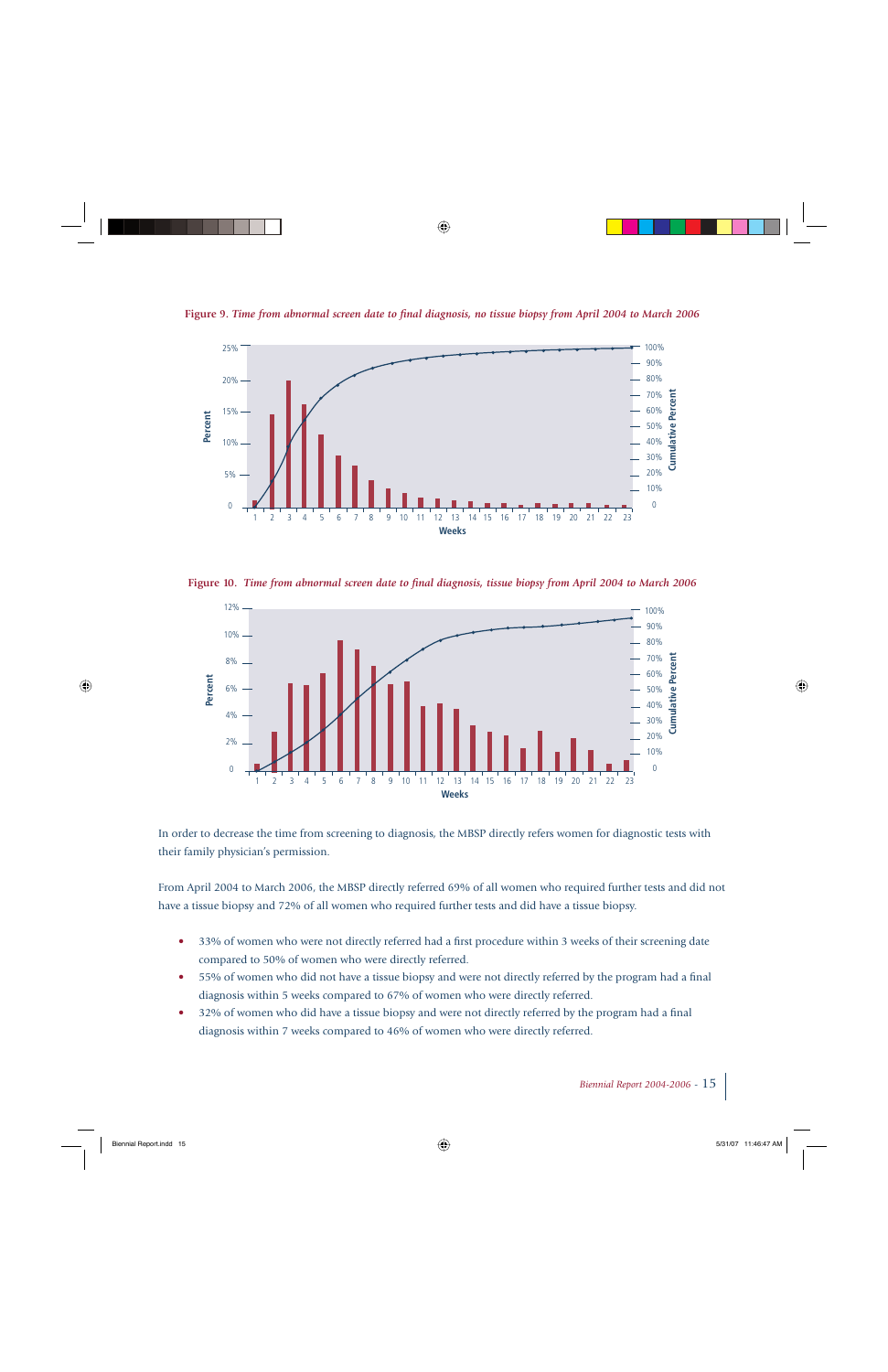### **Cancer Detection**

From 1995 to December 31, 2005, a total of 1254 women 50 to 69 years of age were diagnosed with invasive breast cancer. Figure 11 illustrates the screening process that occurred for women 50 to 69 years of age who were screened in 2004 and 2005 resulting in the diagnosis of 296 cases of invasive breast cancer. Most of these women (291 or 98.3%) were diagnosed by mammography; 5 women (1.7%) were diagnosed by CBE alone. Four cases of invasive breast cancer were diagnosed in women less than 50 years of age or greater than 69 years of age.



**Figure 11.** *Screening outcomes summary for women screened from January 2004 to December 2005*

The cancer detection rate was 4.6 per 1000 women screened (5.77 for first screens and 4.27 for re-screens (50-69 years of age). The cancer detection rate was highest for first screens and increased with age (Figure 12).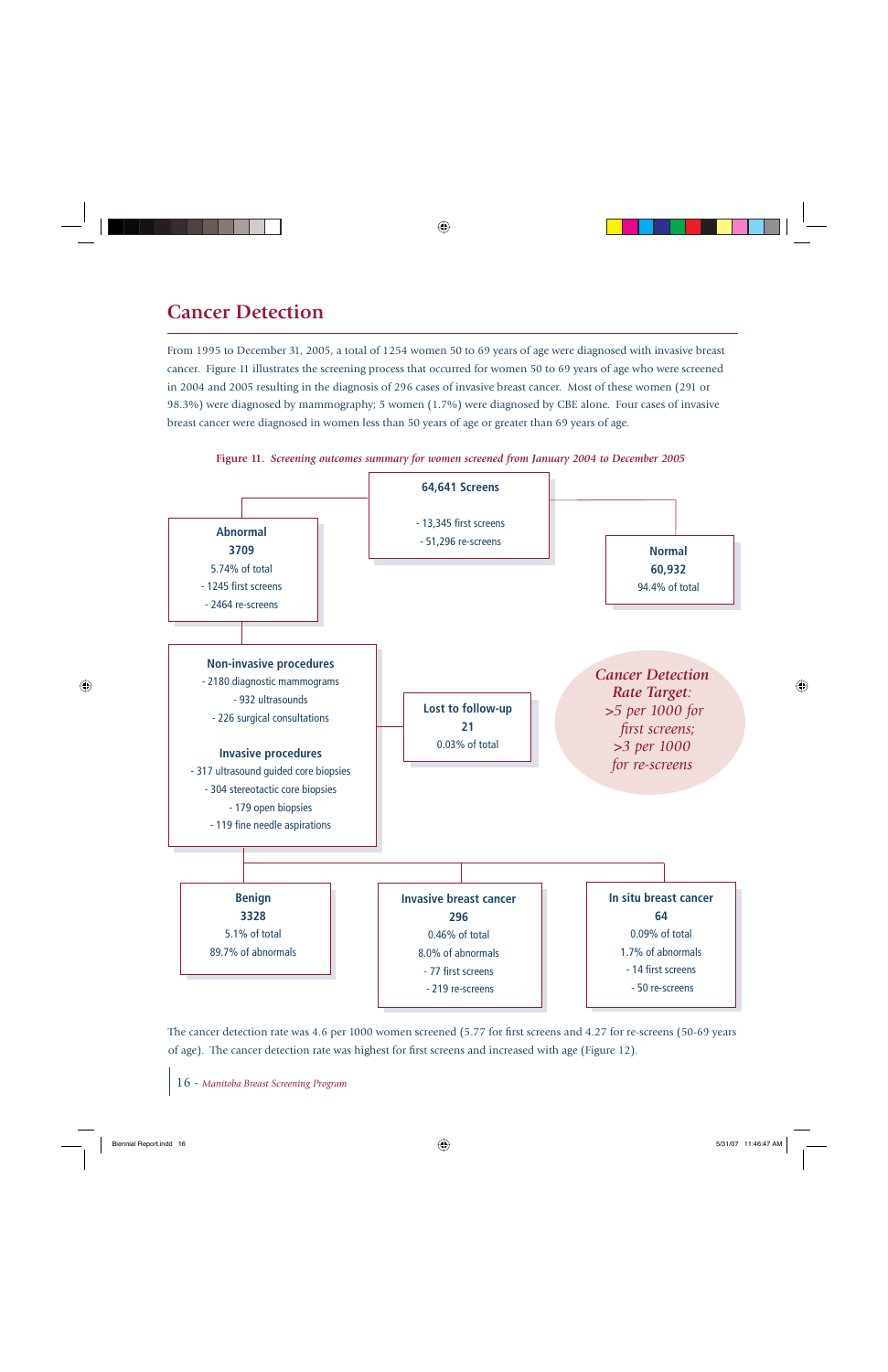

#### **Figure 12.** *Cancer detection rates per 1000 women screened by age group and screen type from January 2004 to December 2005*

Sixty-four women 50 to 69 years of age who were screened during 2004 and 2005 were diagnosed with in situ breast cancer. Nine women less than 50 years of age or greater than 69 years of age were diagnosed with in situ breast cancer. Twenty-two percent of all cases of breast cancer in women 50 to 69

years of age diagnosed during this time period were ductal carcinoma in situ.

The positive predictive value for women 50 to 69 years of age who were screened in 2004 and 2005 was 6.2% for first screens and 8.9% for re-screens.

*Positive Predictive ValueTarget:* ≥ 5% first screens; <sup>≥</sup> *6% re-screens*

The benign to malignant open biopsy ratio during this time period was 2.4:1. The benign open surgical biopsy rate was 2.7 per 1000 women screened. The

benign to malignant core biopsy ratio was 1.0:1 (50 to 69 years of age). The benign core biopsy rate was 9.5 per 1000 women screened. The proportion of core biopsies has increased significantly over time (Figure 13).



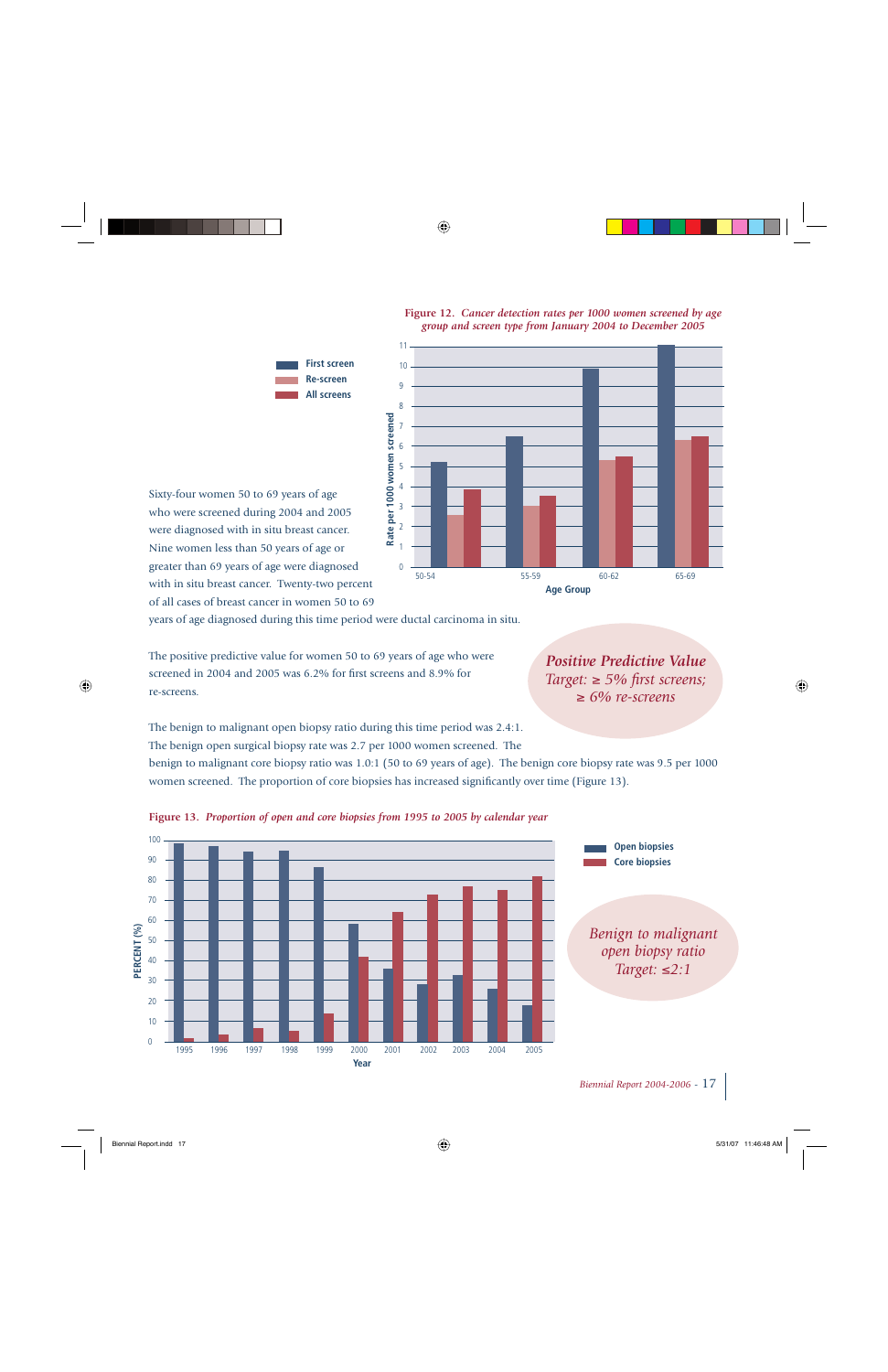Since the purpose of screening is to detect cancers before symptoms are present when the cancers are small and localized, tumour size, lymph node involvement, and stage are used as interim measures of screening effectiveness. Tumour size was available for 276 out of 296 cases (93%) of invasive breast cancer screened during 2004 and 2005 (50 to 69 years of age). Thirty-three percent of invasive breast cancers were less than or equal to 10 mm in size; 56% were less than

or equal to 15 mm in size (Figure 14).

*Invasive tumour sizeTarget: >25%* ≤ *10mm; >50%* ≤ *15mm*





Lymph node information was available for 262 out of 296 cases (88%) of invasive breast cancer detected during 2004 and 2005 (50 to 69 years of age). Seventyseven percent of cases were lymph node negative. The percentage of cases that were negative was lowest for the 60-64 age group (71%) and highest for the 65 to 69 age group (82%).

> *Negative lymph nodes Target: >70% node negative*

Stage was available for 259 cases of invasive breast cancer detected during 2004 and 2005 (50 to 69 years of age). Sixty-one percent of cases staged were stage I, 34% were stage II, 5% were stage III or IV. A higher proportion of re-screens were diagnosed at stage I compared to initial screens (Figure 15).

#### **Figure 15.** *Stage of Invasive Breast Cancers from January 2004 to December 2005 (n=259)*



*Post-screen detected invasive cancer rateTarget: < 6 per 10,000 person-years (0-12 months) < 12 per 10,000 person-years (0-24 months)*

The post-screen detected invasive cancer rate for women 50 to 69 years of age screened in 2002 and 2003 was 4.9 per 10,000 person-years (0-12 months) and 6.6 per 10,000 person-years (0-24 months).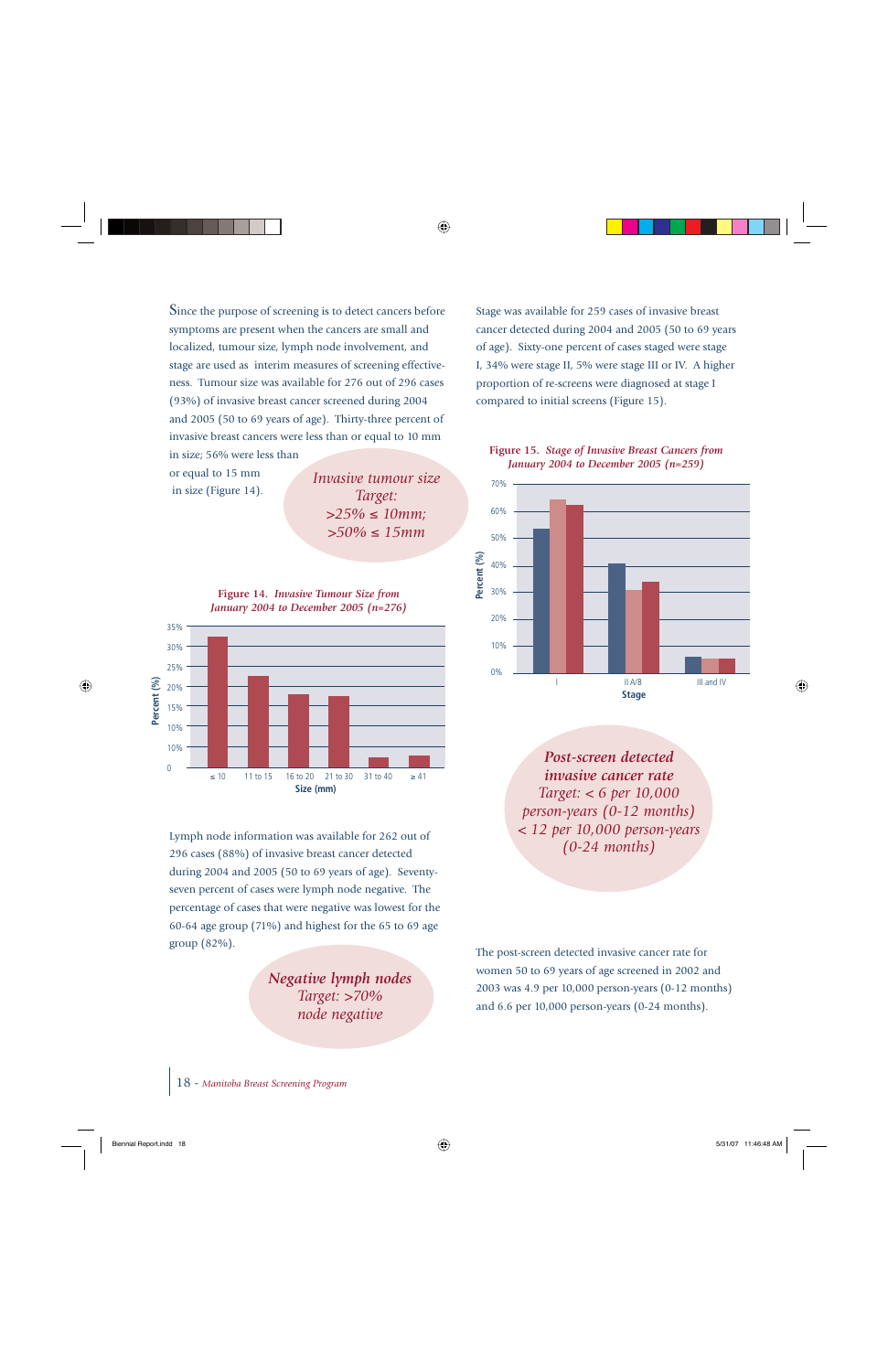# Comparison to Canadian Targets

As part of the on-going evaluation of the MBSP, several interim measures of program effectiveness are regularly compared to national targets<sup>3</sup>. Table 3 shows the performance measure, target, and MBSP outcome for women 50 to 69 years of age who were screened from April 2004 to March 2006. The MBSP meets the targets set for retention rate, abnormal call rate, invasive cancer detection rate, positive predictive value, invasive tumour size, and negative lymph nodes.

| <b>Performance Measure</b>                                    | <b>Target</b>                                                                                | MBSP <sup>4</sup> |
|---------------------------------------------------------------|----------------------------------------------------------------------------------------------|-------------------|
| Participation rate                                            | $\geq$ 70% of the eligible population                                                        | 51%               |
| <b>Retention rate</b>                                         | $\geq$ 75% re-screened within 30 months                                                      | 81% (2003/04)     |
| Abnormal call rate                                            | < 10% first screen;<br>< 5% re-screen                                                        | 9.3%<br>4.6%      |
| Invasive cancer detection rate                                | $>$ 5 per 1000 first screen;<br>> 3 per 1000 re-screen                                       | 5.5<br>4.3        |
| In situ cancer detection rate                                 | Monitoring purposes only                                                                     | 1.1               |
| Diagnostic interval                                           | $\geq$ 90% within 5 weeks – no tissue biopsy;<br>$\geq$ 90% within 7 weeks - tissue biopsy   | 64%<br>42%        |
| Positive predictive value <sup>5</sup>                        | $\geq$ 5% first screen;<br>$\geq 6\%$ re-screen                                              | 6.2%<br>8.9%      |
| Benign to malignant open biopsy ratio <sup>3</sup>            | $\leq$ 2:1 first and re-screens                                                              | 2.4:1             |
| Invasive tumour size <sup>3</sup>                             | $> 25\% \le 10$ mm;<br>$> 50\% \le 15$ mm                                                    | 36%<br>56%        |
| Negative lymph nodes in cases of invasive cancer <sup>3</sup> | > 70% node negative                                                                          | 77%               |
| Post-screen detected invasive cancer rate <sup>6</sup>        | $<$ 6 per 10,000 person years (0-12 months);<br>$<$ 12 per 10,000 person years (0-24 months) | 4.9<br>6.6        |

#### Table 3. Comparison of MBSP outcomes from April 2004 to March 2006 with Canadian Targets

*<sup>3</sup> Evaluation Indicators Working Group.Guidelines for Monitoring Breast Screening Program Performance. Ottawa, ON: Public Works and Government Services, 2002.*

*<sup>4</sup> For women 50-69 years of age.*

*<sup>5</sup> From January 2004 to December 2005.*

*<sup>6</sup> For 2002/03*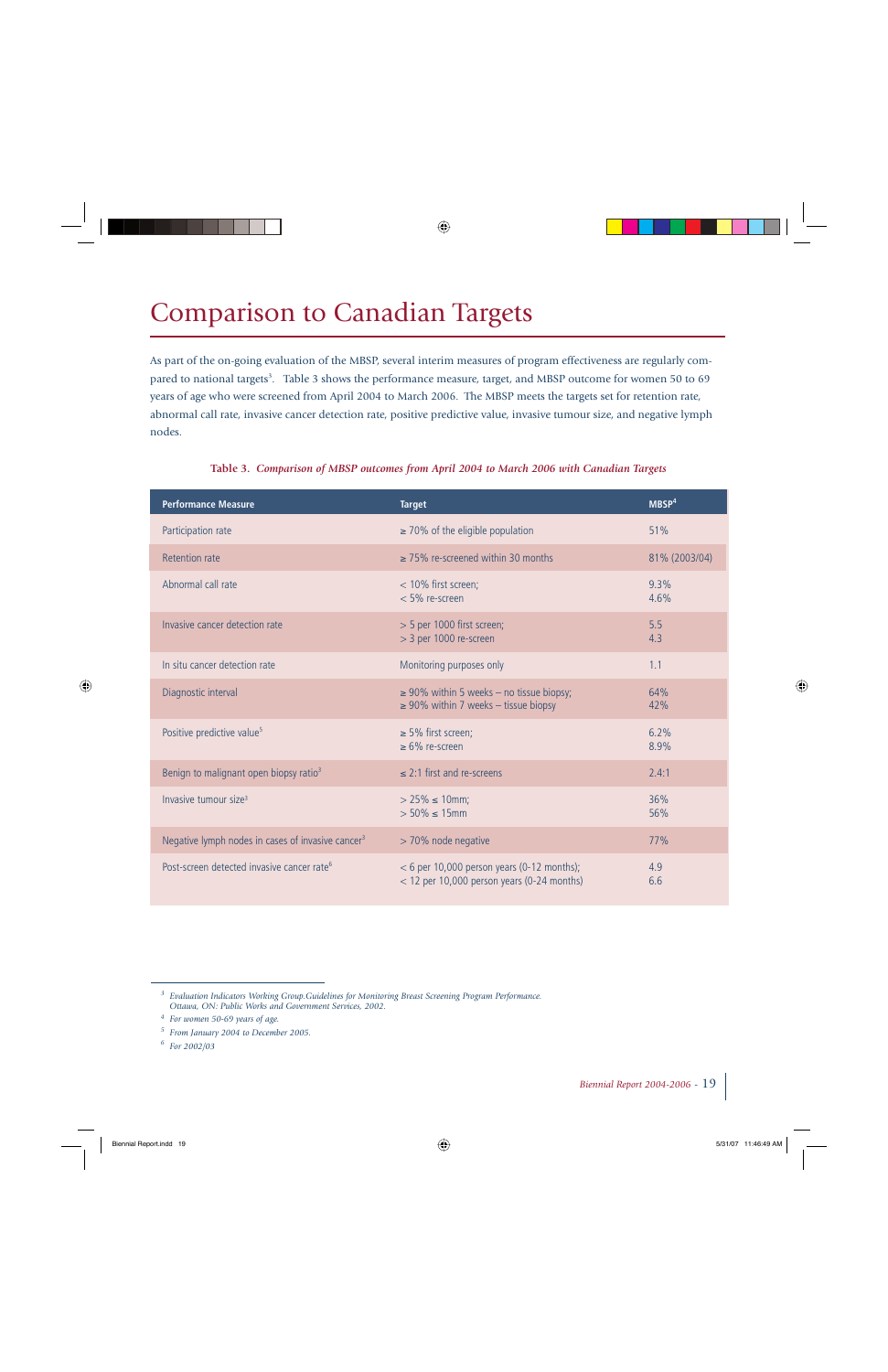# Acknowledgements

This report was prepared by Kathleen Decker, Marion Harrison, and Katie Watters. We would like to acknowledge the assistance of Patricia Carrière, Office Supervisor, Manitoba Breast Screening Program; David Glover, Programmer Analyst, CancerCare Manitoba; and the staff at the Manitoba Cancer Registry.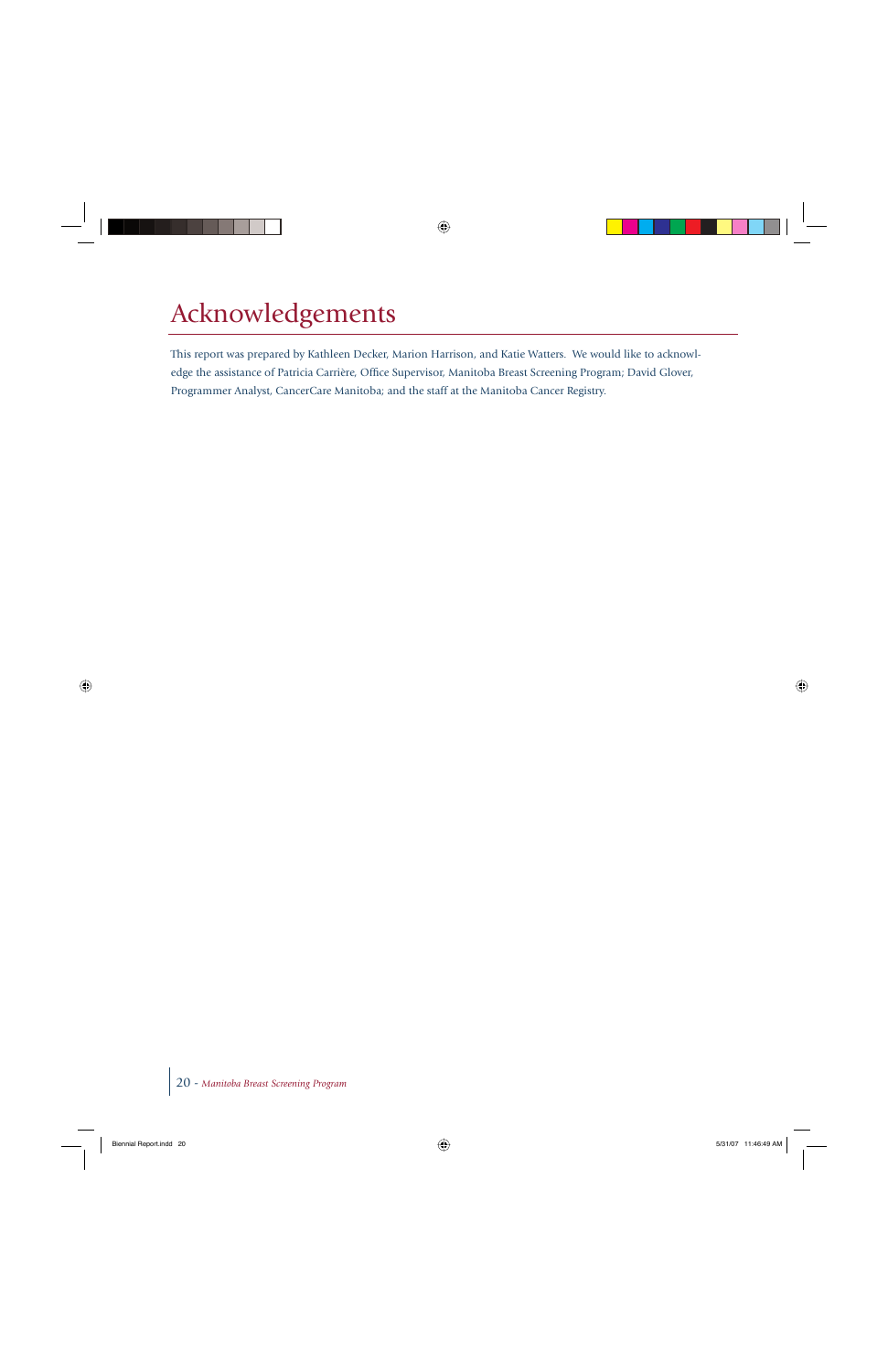# Appendix 1. Supplementary Tables

(April 2004 to Mumber of women screened by age group and Regional Health Authority (April 2004 to March 2006)

|           | <b>Winnipeg</b> | <b>Brandon</b> | <b>North</b><br><b>Eastman</b> | South<br>Eastman | <b>Interlake</b> | <b>Central</b> | <b>Assiniboine</b> |      |      | <b>Parkland Norman Burntwood Churchill</b> |     | <b>Total</b> |
|-----------|-----------------|----------------|--------------------------------|------------------|------------------|----------------|--------------------|------|------|--------------------------------------------|-----|--------------|
| $50$      | 32              |                | 46                             | 35               | 69               | 7553           | 72                 | 40   | 37   | 3                                          | 463 |              |
| 50-59     | 21755           | 1721           | 1525                           | 1772             | 2910             | 3074           | 2421               | 1519 | 746  | 816                                        | 30  | 38,289       |
| 60-69     | 13153           | 1152           | 1080                           | 1211             | 2034             | 2123           | 1976               | 1178 | 423  | 332                                        |     | 24,682*      |
| $70+$     | 59              | 5              | 89                             | 60               | 156              | 13287          | 195                | 27   | 10   |                                            | 822 |              |
| All ages  | 34999           | 2879           | 2740                           | 3078             | 5169             | 5404           | 4537               | 2964 | 1236 | 1195                                       | 46  | 64,256       |
| $50 - 69$ | 34908           | 2873           | 2605                           | 2983             | 4944             | 5197           | 4397               | 2697 | 1169 | 1148                                       | 41  | 62,971       |

*\* Includes 9 women 60 to 69 years of age who did not have a postal code that could be assigned a RHA.*

#### *(April 2004 to March 2006)* Table 5. Participation in the last 24 months by Regional Health Authority, 50 to 69 years of age

|                  |      | <b>Brandon</b> Parkland | <b>North</b><br><b>Eastman</b> |      | Central Assiniboine South Norman Interlake Churchill | Eastman |      |      |      | Winnipeg | <b>Burntwood</b> | <b>Total</b> |
|------------------|------|-------------------------|--------------------------------|------|------------------------------------------------------|---------|------|------|------|----------|------------------|--------------|
| screened         | 2873 | 2697                    | 2605                           | 5197 | 4397                                                 | 2983    | 1169 | 4944 | 41   | 34,917   | 1148             | 62.971       |
| Pop <sup>*</sup> | 4993 | 4716                    | 4692                           | 9369 | 7957                                                 | 5395    | 2133 | 9025 | 77   | 72.394   | 2591             | 123,342      |
| $\frac{0}{0}$    | 57.5 | 57.2                    | 55.5                           | 55.5 | 55.3                                                 | 55.3    | 54.8 | 54.8 | 53.2 | 48.2     | 44.3             | 51.0         |

*\*Population is from MB health 50-69 years Apr 2002 to Mar 2004*

### *5 0 to 69 years of age (2004 and 2 0 05)* Table 6. Number of program detected cases of invasive breast cancer by Regional Health Authority,

| Winnipeg  | Brandon | Eastman Eastman |                  | North South Interlake Central Assiniboine Parkland Norman Burntwood |                    | and Churchill | <b>Total</b> |
|-----------|---------|-----------------|------------------|---------------------------------------------------------------------|--------------------|---------------|--------------|
| 50-69 185 |         | 9 14 7 17       | $\sim$ 16 $\sim$ | - 20 -                                                              | $\sim$ 13 $\sim$ 8 |               | 296          |

#### *by age group and screen type (2004 and 2 0 05)\** Table 7. Number of program detected cases and cancer detection rate of invasive breast cancer

|           | Women screened |           |              |              | Invasive breast cancer |              | <b>Cancer detection rate per</b><br>1000 women screened |                  |              |  |
|-----------|----------------|-----------|--------------|--------------|------------------------|--------------|---------------------------------------------------------|------------------|--------------|--|
|           | <b>First</b>   | Re-screen | <b>Total</b> | <b>First</b> | <b>Re-screen</b>       | <b>Total</b> | <b>First</b>                                            | <b>Re-screen</b> | <b>Total</b> |  |
| $50 - 59$ | 11999          | 27050     | 39049        | 63           | 82                     | 145          | 5.25                                                    | 3.03             | 3.71         |  |
| 60-69     | 1346           | 24246     | 25592        | 14           | 137                    | 151          | 10.40                                                   | 5.65             | 5.90         |  |
| $50 - 69$ | 13345          | 51296     | 64641        | 77           | 219                    | 296          | 5.77                                                    | 4.27             | 4.58         |  |

*\* Four women outside the target age group were diagnosed with invasive breast cancer.*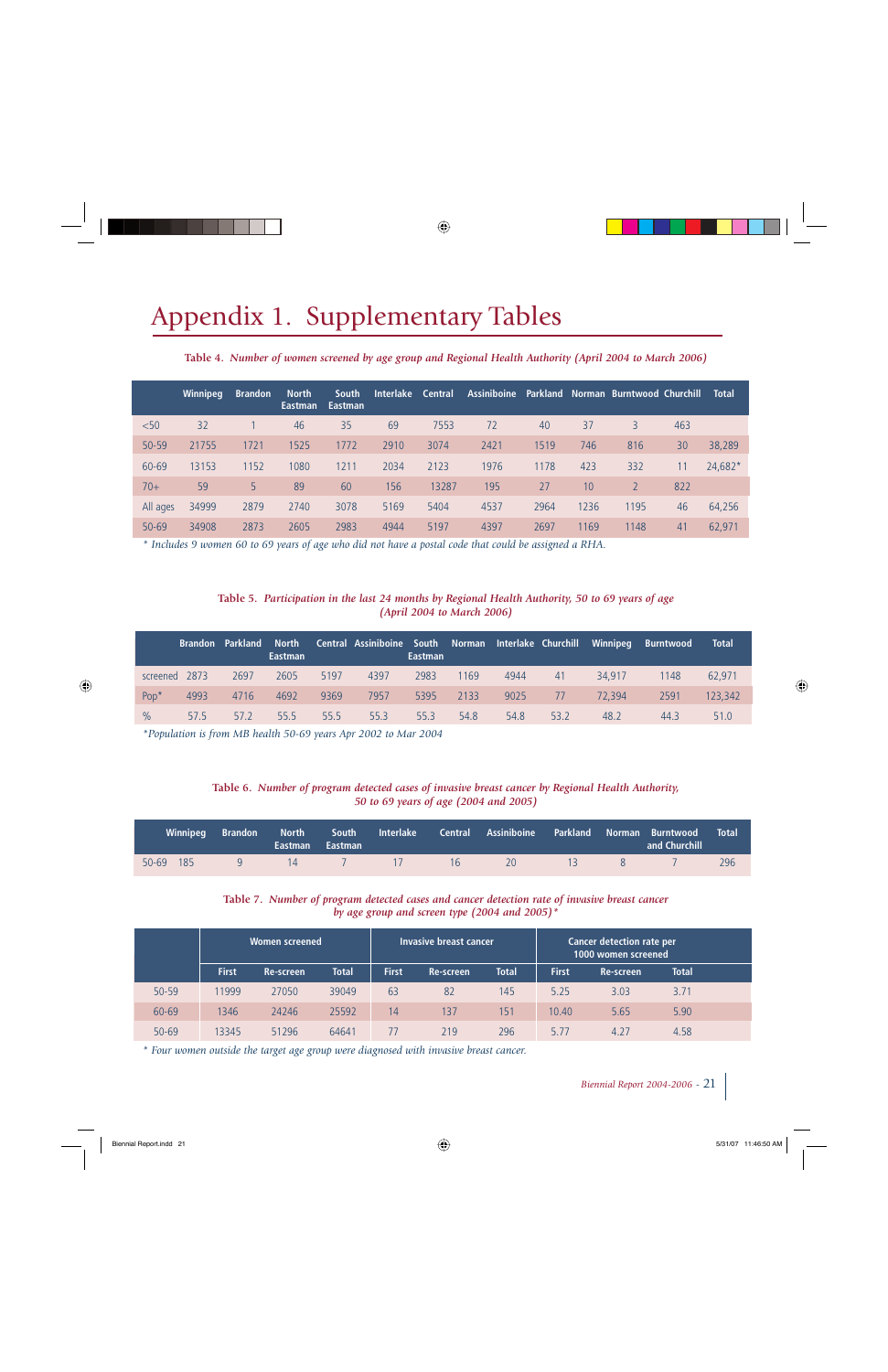Table 8. Number of women diagnosed with in situ breast cancer by age group and screen type (2004 and 2005) \*

|           | <b>First screen</b> | Re-screen | <b>Total</b> |  |
|-----------|---------------------|-----------|--------------|--|
| $50 - 59$ |                     | 36        | 48           |  |
| 60-69     |                     | 14        | 16           |  |
| $50 - 69$ | 14                  | 50        | 64           |  |

*\* Nine women outside the target age group were diagnosed with invasive breast cancer.*

#### **Table 9.** *Number of open and core biopsies over time (50 to <sup>69</sup> years of age)*

|                           | 1999 | 2000 | 2001 | 2002 | 2003 | 2004 | 2005 |  |
|---------------------------|------|------|------|------|------|------|------|--|
| Open*                     | 414  | 233  | 137  | 117  | 93   | 107  | 71   |  |
| Benign                    | 228  | 150  | 84   | 81   | 62   | 80   | 46   |  |
| Malignant                 | 157  | 81   | 52   | 35   | 31   | 27   | 25   |  |
| Benign to malignant ratio | 1.5  | 1.9  | 1.6  | 2.3  | 2.0  | 3.0  | 1.8  |  |
| $Core*$                   | 59   | 165  | 234  | 305  | 318  | 309  | 305  |  |
| <b>Benign</b>             | 37   | 102  | 116  | 139  | 169  | 171  | 143  |  |
| Malignant                 | 17   | 79   | 91   | 134  | 115  | 138  | 162  |  |
| Benign to malignant ratio | 2.2  | 1.3  | 1.3  | 1.0  | 1.5  | 1.2  | 0.9  |  |
| Total                     | 473  | 398  | 371  | 422  | 411  | 416  | 376  |  |

*\* Includes tests with equivocal results*

|  | Table 10. Stage for Invasive Breast Cancer, 50 to 69 years of age by screen type (2004 and 2005) |  |  |  |  |
|--|--------------------------------------------------------------------------------------------------|--|--|--|--|
|  |                                                                                                  |  |  |  |  |

| <b>Stage</b> | <b>First screen</b> | Re-screen | <b>Total</b> | <b>First screen</b> | Re-screen | All screens |  |
|--------------|---------------------|-----------|--------------|---------------------|-----------|-------------|--|
|              | 36                  | 122       | 158          | 53%                 | 64%       | 61%         |  |
| IIA/B        | 28                  | 59        | 87           | 41%                 | 31%       | 34%         |  |
| III and IV   | 4                   | 10        | 14           | 6%                  | 5%        | 5%          |  |
| <b>Total</b> | 68                  | 191       | 259          |                     |           |             |  |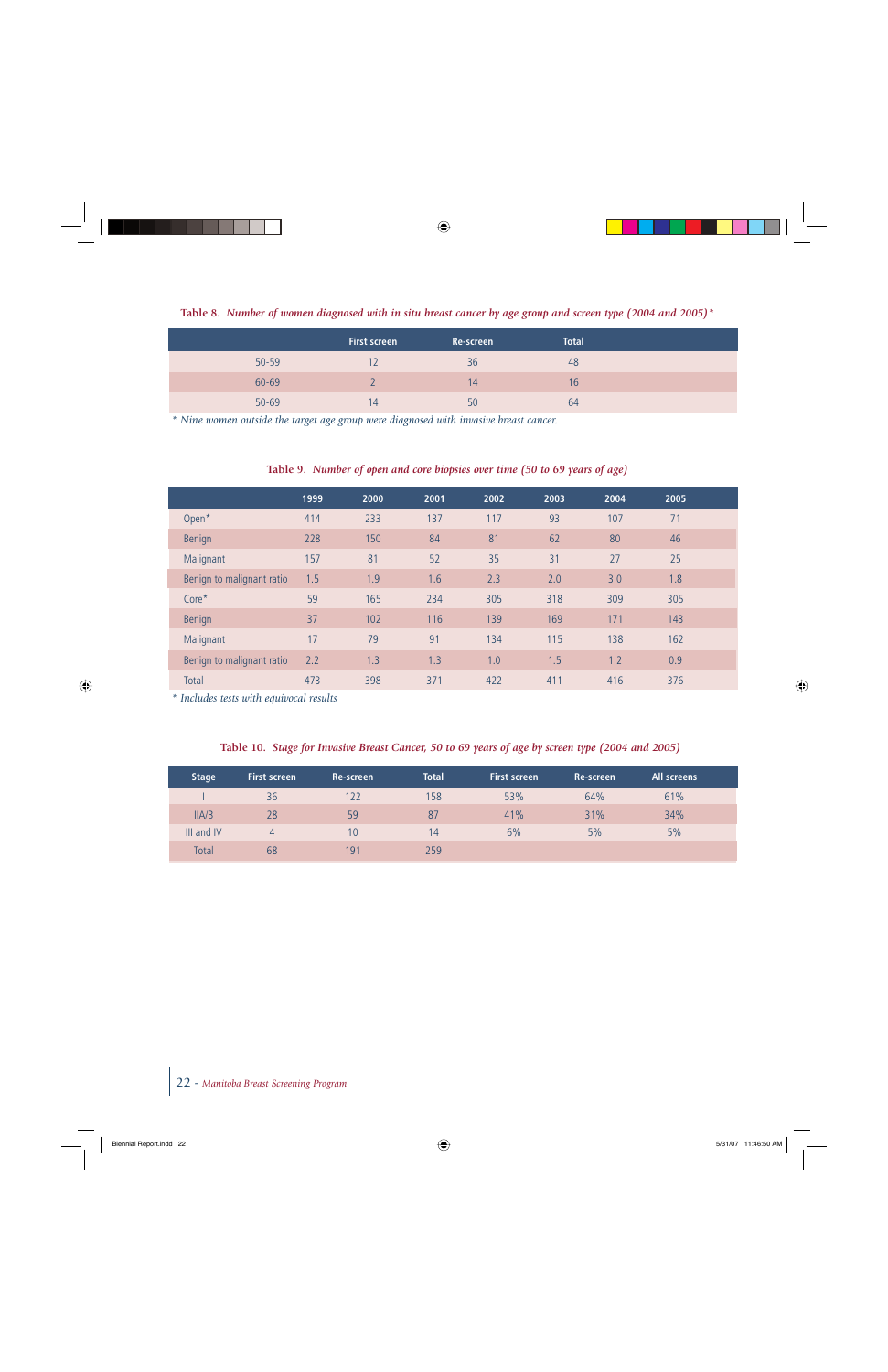# Appendix 2. Education Resources

### **Resource List**

Available to view and order on line at **http://www.cancercare.mb.ca/MBSP/mbsp\_health.shtml** 

### **Posters:**

Community Education Poster/handout series of 3:

- Early detection is your best protection with mammogram facts
- Breast screening facts and mobile location map
- Breast Health There is so much you can do.

What You Should Know About Breast Cancer Screening

### **Fact Sheets and resources for health workers:**

- A Trip for Health
- Breast Health Services
- Key facts about breast cancer screening
- Should women age 40 to 49 be screened?

RX pad for breast screening

Planning for a community mobile

Wallet sized appointment card

Plastic Bags with Screening Logo

### **Pamphlets:**

Finding Breast Cancer Early Could Save Your Life *English, French, Arabic, Chinese, Farsi/Persian, Filipino, French, German, Hindi, Italian, Korean, Panjabi, Portuguese, Polish, Russian, Spanish, Tigrynia, Urdu, and Vietnamese* After Your Visit (*same languages as above*) A Free Breast Health Program for Women 50 - 69 years of age Breast Screening Mammograms for women over 69 Shower card Your Breasts: Questions & Answers Teaching breast models/lump display – for loan only

### **Videos:**

Video – A visual tour: What happens at the screening program? Available in English, Chinese, Cree, Oji Cree, Portuguese, Spanish, Tagalog Vietnamese, Hindi and Punjabi.